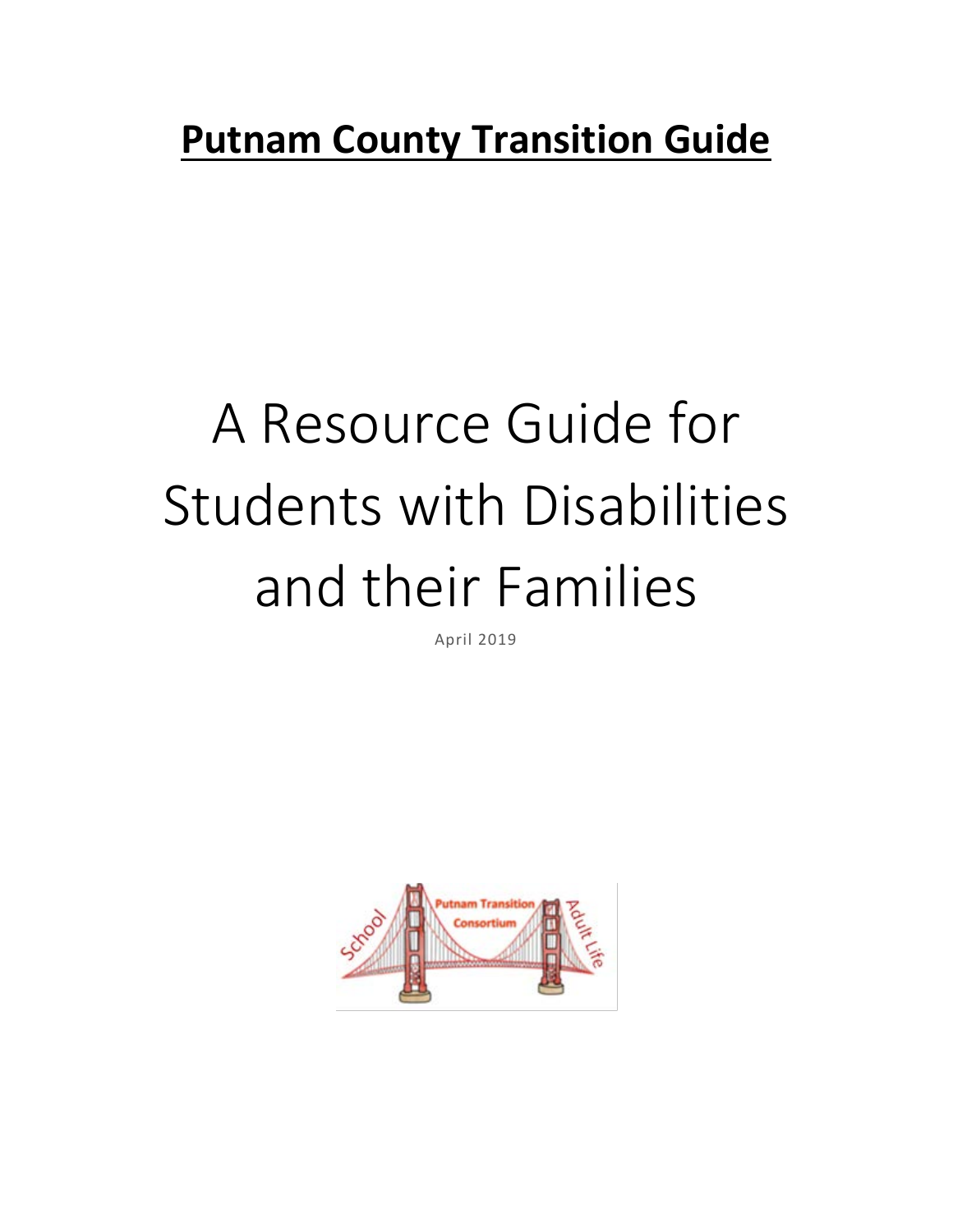# **Putnam County Transition Consortium**

#### **Improving Post-secondary Outcomes for Young Adults with Disabilities**

Interagency collaboration is an evidence-based practice in improving post-school outcomes for students with disabilities. It is a key component of a transition program that moves students from secondary settings (e.g., middle school/high school) to adult life, utilizing comprehensive transition planning and education that creates individualized opportunities, services, and supports to help students achieve their post school goals in education/training, employment, and independent living.

**Our mission** is to improve transition plans and post-secondary outcomes for Putnam County youth and young adults through communication and education of all transition stakeholders, including students, families, schools, and community agencies.

**Our goal** is smooth and effective transition for students so they can live, learn, and earn in our community.

**Our model** is a Community Transition Team, to improve community awareness, coordination, and communication among service providers, educators, community agencies, organizations, and families in Putnam County. This team will support students in achieving their goals after high school.

# **Putnam County School Districts**

| Brewster Central School District www.brewsterschools.org |  |
|----------------------------------------------------------|--|
|                                                          |  |
|                                                          |  |
| Garrison Union Free School District www.gufs.org         |  |
| Lakeland Central School District www.lakelandschools.org |  |
| Mahopac Central School District www.mahopac.k12.ny.us    |  |
| Putnam Valley Central School District www.pvcsd.org      |  |
|                                                          |  |

If you have questions about the Putman County Transition Consortium, or this guide, please contact: Jessica Baumann, Director Educational Advocacy, Putnam Independent Living Services, (845) 228-7457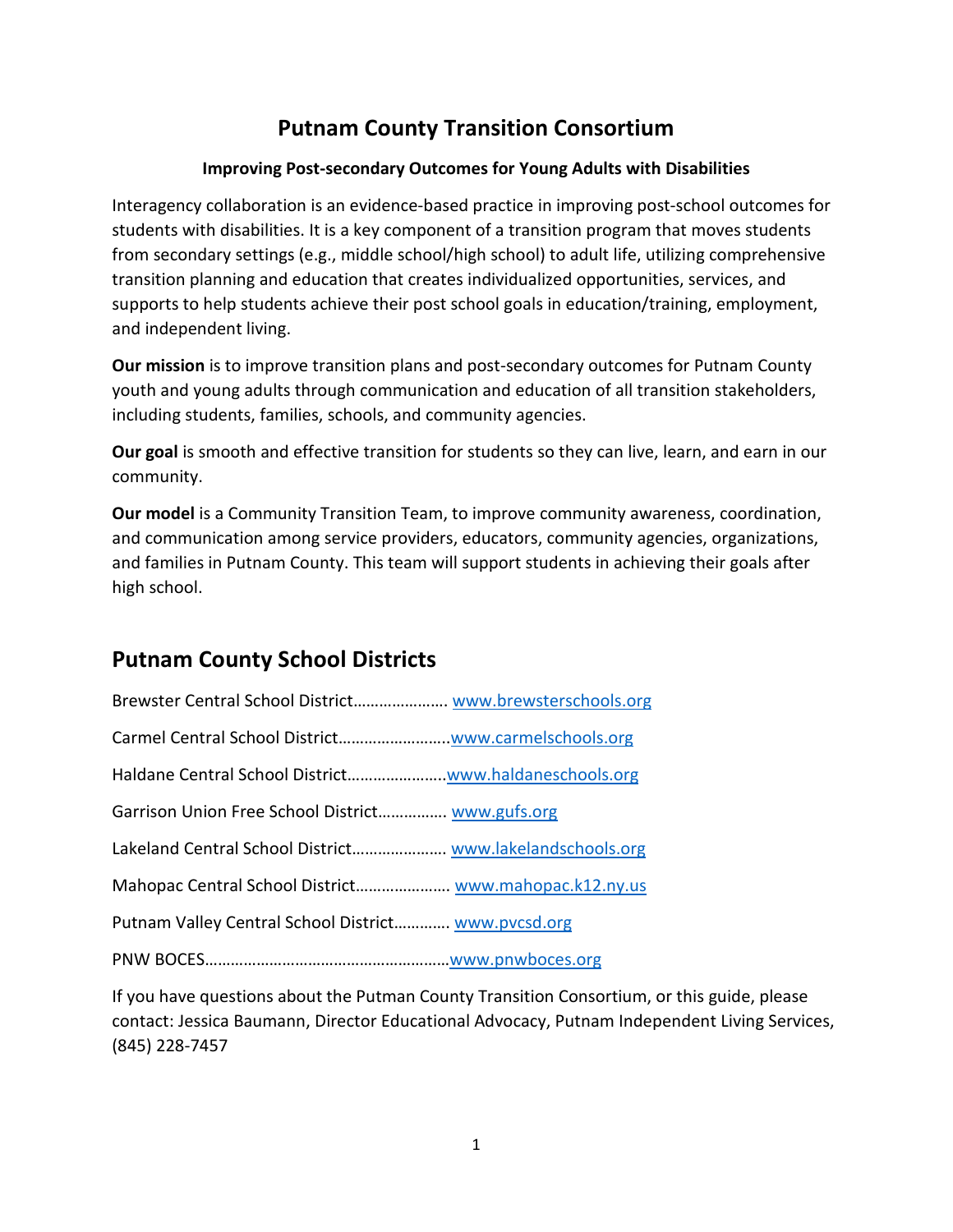# Contents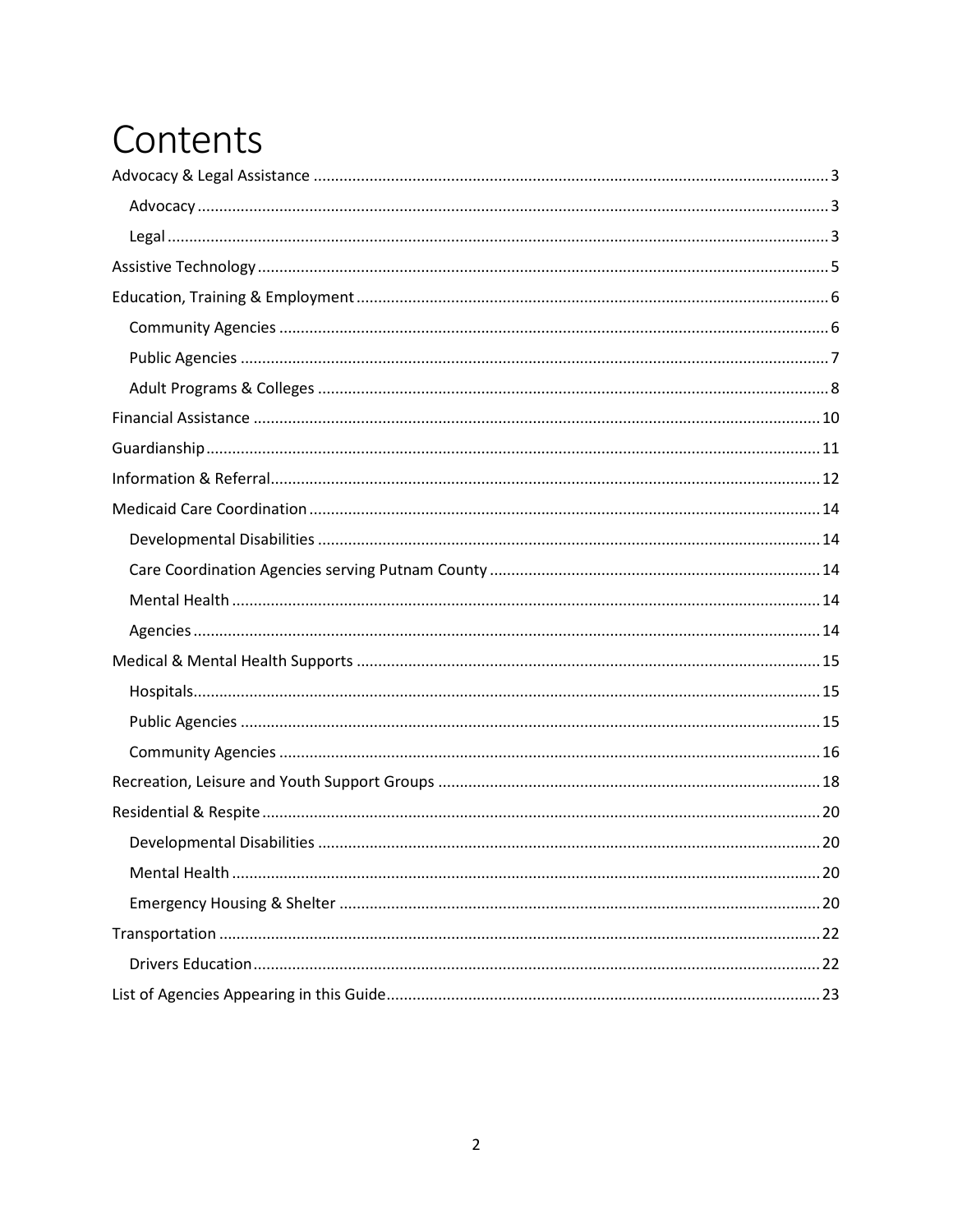## Advocacy & Legal Assistance

Individuals with disabilities can obtain assistance to clarify and secure their rights through the services of advocates and lawyers.

#### Advocacy

The Arc of Putnam (845) 278-7272 [www.putnamarc.org](http://www.putnamarc.org/)

Putnam Independent Living Services (845) 228-7457 [www.putnamils.org](http://www.putnamils.org/)

Student Advocacy (914) 347-3313 [www.studentadvocacy.org](http://www.studentadvocacy.org/)

Westchester Institute for Human Development (914) 493-8150 [www.wihd.org](http://www.wihd.org/)

#### Legal

Disability Rights NY (518) 432-7861 [www.drny.org](http://www.drny.org/)

Dispute Resolution Center (845) 225-9555 www.drcservices.org

Legal Services of the Hudson Valley (914) 949-1305 www.lshv.org

Putnam County Bar Association (845) 490-9104 www.putnamcountybar.org

Putnam County Family Court (845) 208-7800 www.nycourts.gov/courts/9jd/putnam/putnamfamily.shtml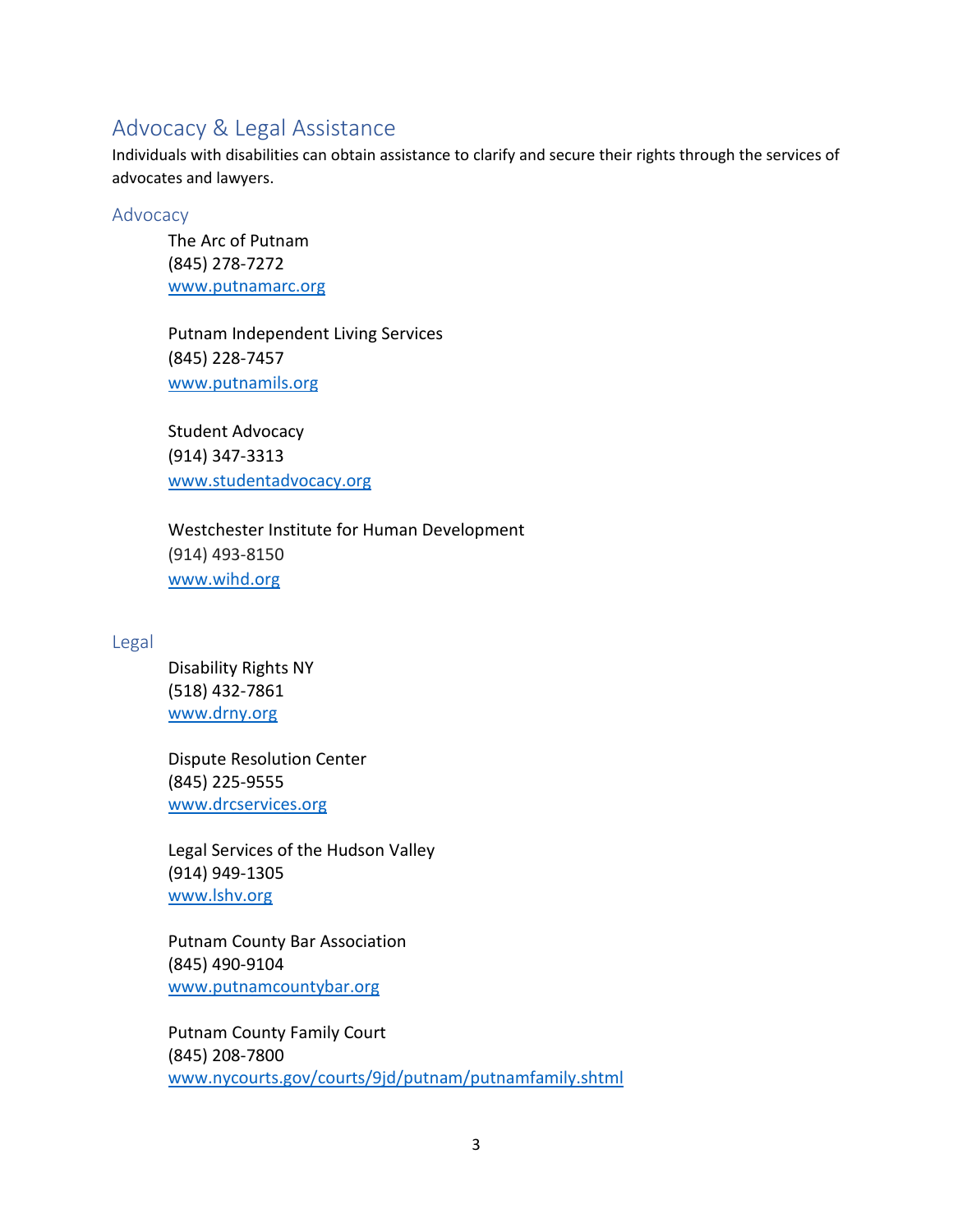Putnam County Probation Department (845) 808 –1111 www.putnamcountyny.com/probation

Putnam/Northern Westchester Women's Resource Center (845) 628-9284 www.pnwwrc.org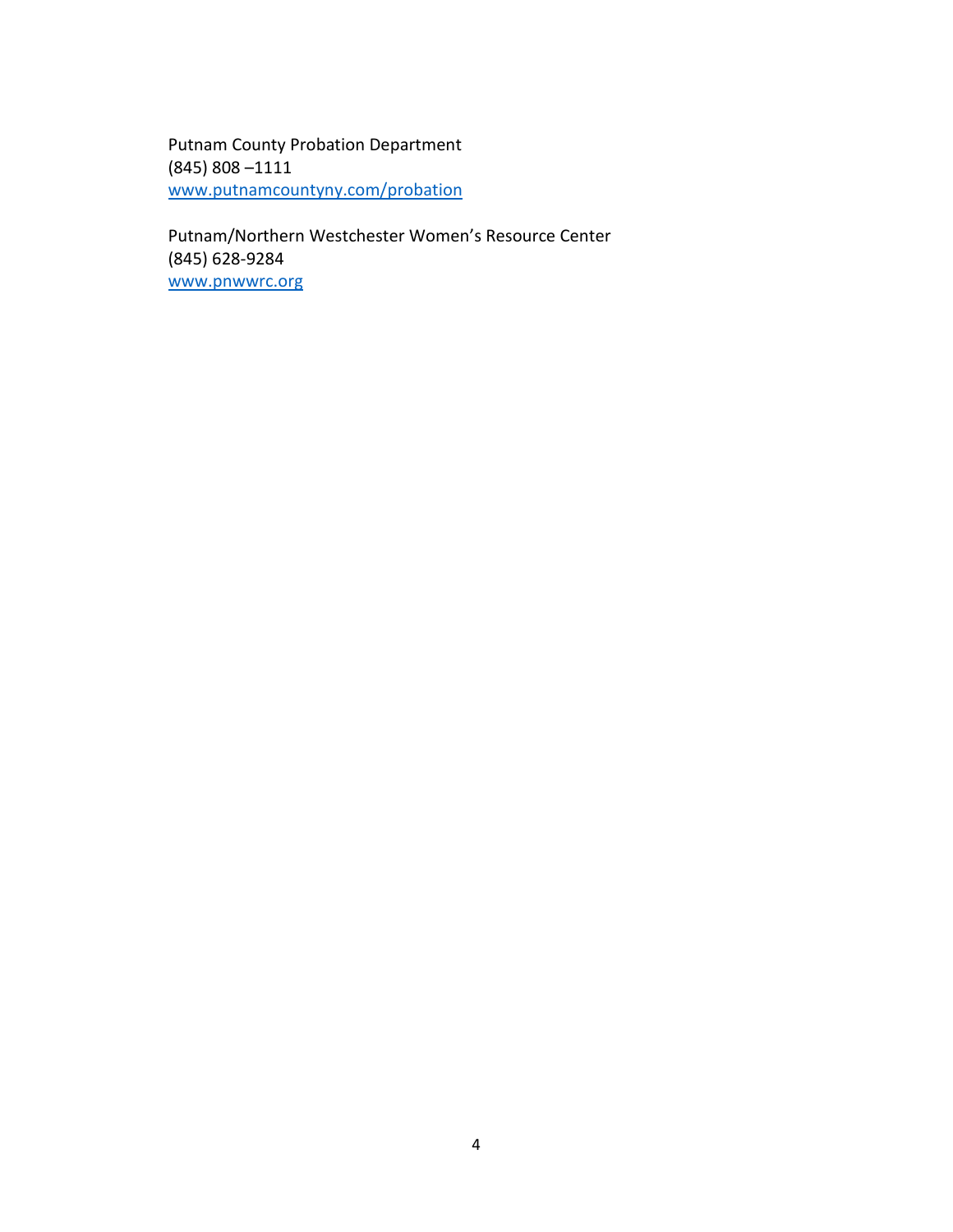# Assistive Technology

Assistive technology includes assistive, adaptive, and rehabilitative devices for [people with](https://en.wikipedia.org/wiki/People_with_disabilities)  [disabilities](https://en.wikipedia.org/wiki/People_with_disabilities) and the process used in selecting, locating, and using them. The following agencies provide evaluation for appropriate equipment.

ACCES-VR Mid-Hudson Office (845) 452-5425 [www.access.nysed.gov/VR](http://www.access.nysed.gov/VR)

Helen Hayes Hospital (888)-70-Rehab [www.helenhayeshospital.org/rehabilitation](http://www.helenhayeshospital.org/rehabilitation)

NYS Commission for the Blind (914) 993-5376 [https//ocfs.ny.gov/main/cb](https://ocfs.ny.gov/main/cb)

Taconic DDRO – Front Door (845) 279-2905 [https//opwdd.ny.gov/](https://opwdd.ny.gov/)

Westchester Institute for Human Development (914) 493-1317 [www.wihd.org/programs-services/assistive-technology](http://www.wihd.org/programs-services/assistive-technology)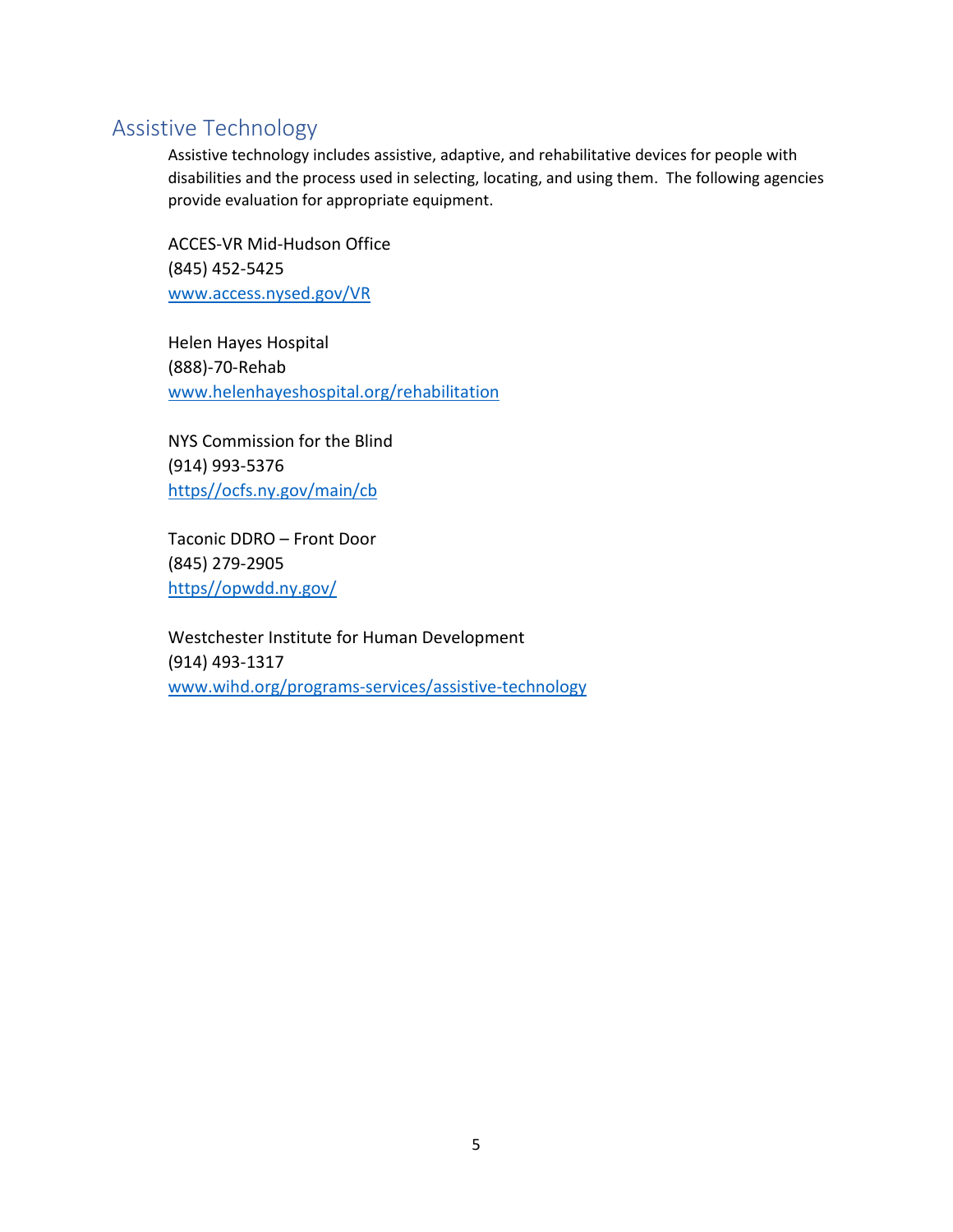# Education, Training & Employment

As students move into the transitional phase of their high school years, they may be referred for further vocational services that include but are not limited to vocational assessment, career counseling, job training and placement, and further education.

ACESS-VR, Mid-Hudson & Westchester (845) 452-5425 [www.access.nysed.gov/VR](http://www.access.nysed.gov/VR)

NY State Commission for the Blind (914) 993-5376 [https//ocfs.ny.gov/main/cb](https://ocfs.ny.gov/main/cb)

#### Community Agencies

Ability Beyond (914) 984-2340 [www.Abilitybeyond.org](http://www.abilitybeyond.org/)

Anderson Center for Autism (845) 889-9534 [https//www.andersoncenterforautism.org](https://www.andersoncenterforautism.org/)

Arc of Putnam (845) 278-7272 [www.putnamarc.org](http://www.putnamarc.org/)

Career Support Solutions (914) 741-JOBS (5627) [www.careersupportsolutions.org](http://www.careersupportsolutions.org/)

Cerebral Palsy of NY State – Hudson Valley Division (845) 878-9078 [www.hvcpa.org](http://www.hvcpa.org/)

Community Based Services (914) 277-4771 [https//commbasedservices.org/about-us7](https://commbasedservices.org/about-us7)

CoveCare – Family Support (845) 225-2700 [www.covecarecenter.org](http://www.covecarecenter.org/)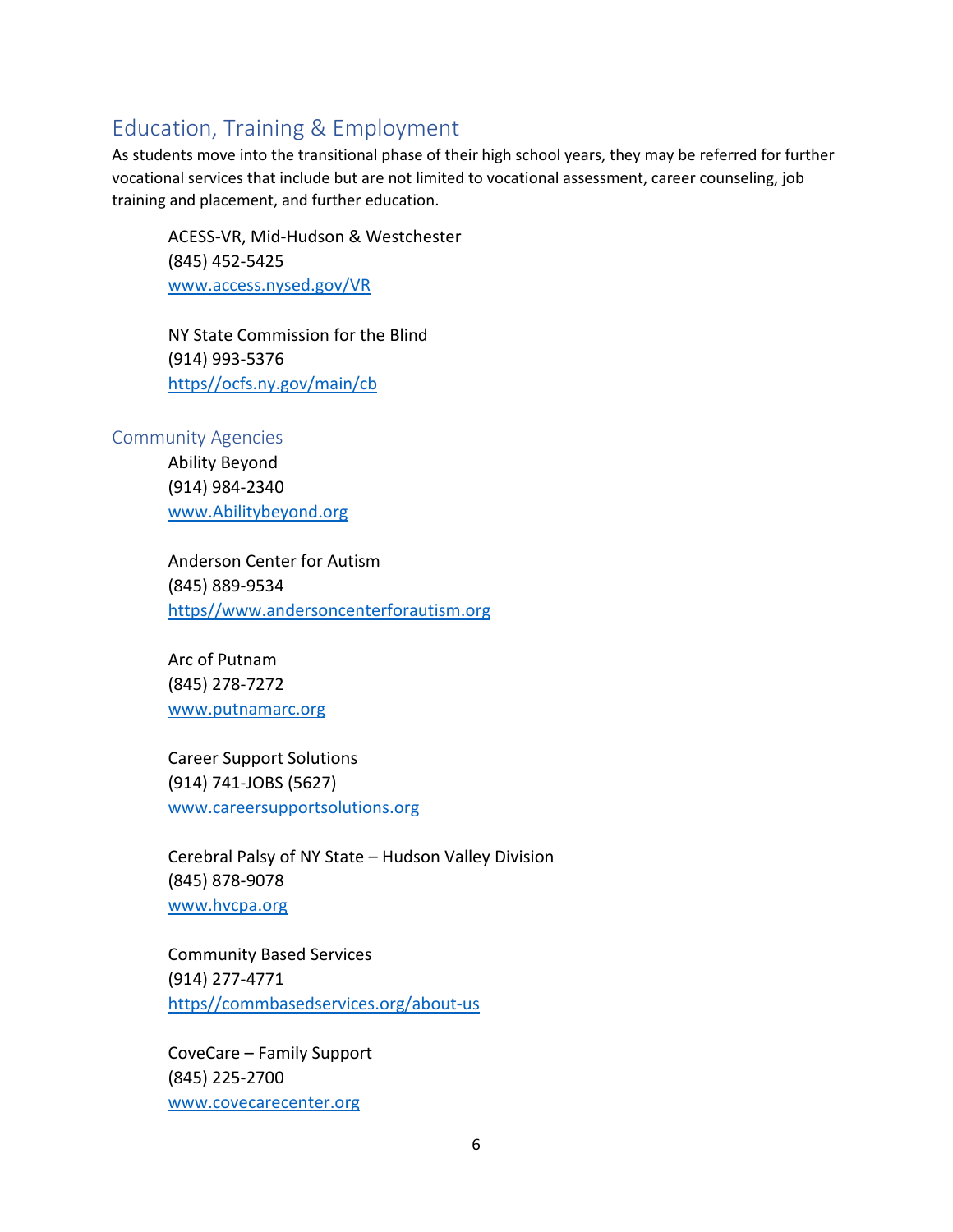Green Chimneys – Community Based Services (845) 279-2378 [www.greenchimneys.org](http://www.greenchimneys.org/)

Hudson Valley Special Education Parent Center (914) 493-7665 [www.hvsepc.org](http://www.hvsepc.org/)

Putnam Independent Living Services (845) 228-7457 [www.putnamils.org](http://www.putnamils.org/)

Search for Change (914) 428-5600 [https//searchforchange.org](https://searchforchange.org/)

YAI (845) 358-5700 [www.yai.org/locations/hudson-valley](http://www.yai.org/locations/hudson-valley)

#### Public Agencies

ACCES-VR (845) 452-5425 [www.access.nysed.gov/VR](http://www.access.nysed.gov/VR)

NYS Commission for the Blind (914) 993-5376 [https//ocfs.ny.gov/main/cb](https://ocfs.ny.gov/main/cb)

Taconic DDRO (845) 279-2905 [https//opwdd.ny.gov](https://opwdd.ny.gov/)

Putnam County Careers (845) 808-1651 [www.putnamcountyny.com/careers](http://www.putnamcountyny.com/careers)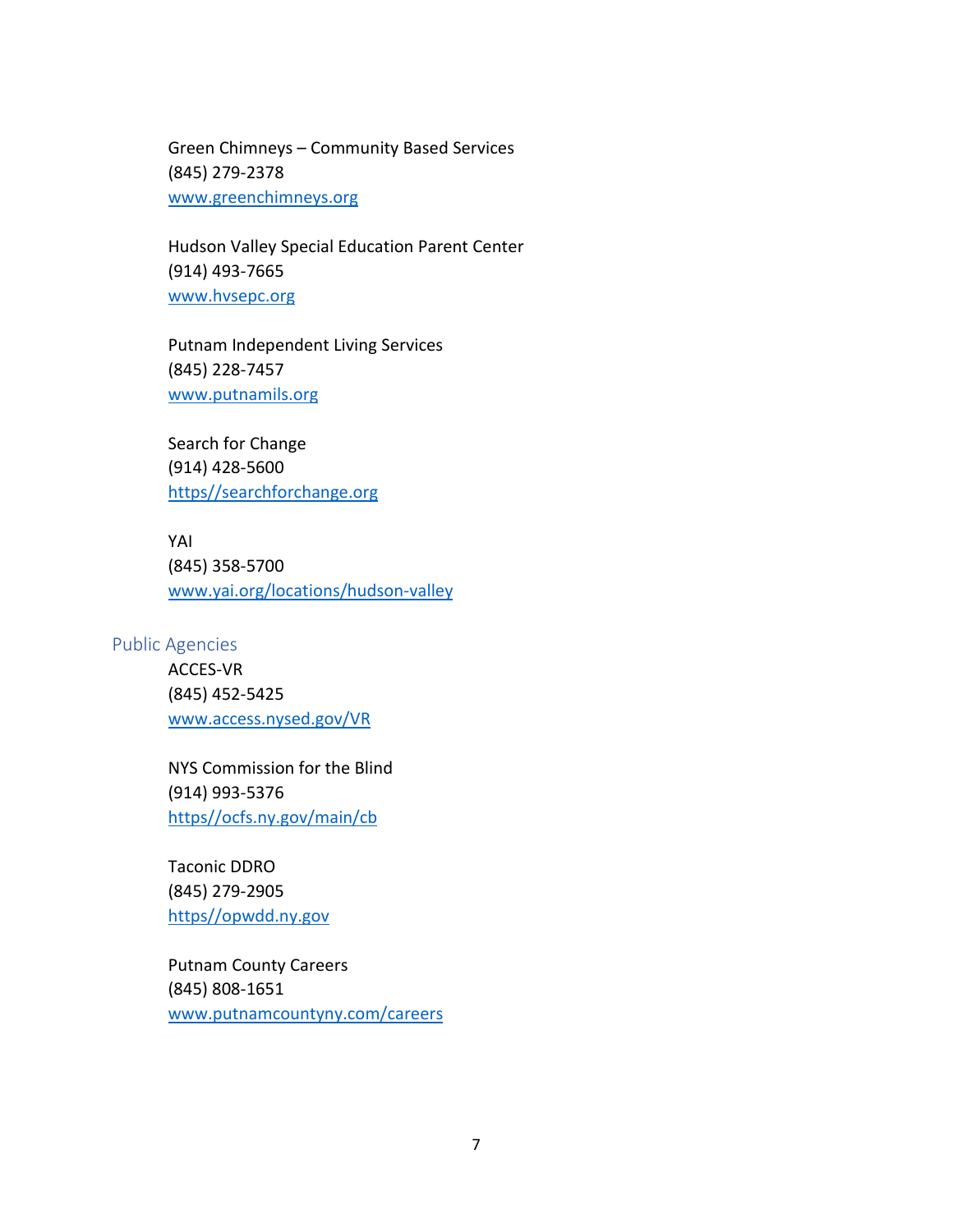Putnam County Office for People with Disabilities (845) 808-1651 [www.putnamcountyny.com/office-for-people-with-disabilities](http://www.putnamcountyny.com/office-for-people-with-disabilities)

PNW BOCES (914) 248-2430 [http//pnwboces.org](http://pnwboces.org/)

RSE-TASC, PNW BOCES (914) 248-2289 [http//rsetasc.pnwboces.org](http://rsetasc.pnwboces.org/)

Adult Programs & Colleges

College Steps [www.collegesteps.org](http://www.collegesteps.org/)

Dutchess Community College (845) 431-8000 [www.sunydutchess.edu/academics/accommodative](http://www.sunydutchess.edu/academics/accommodative)

Pace University (866) 722-3338 [www.pace.edu/counseling/student-accessibility-services](http://www.pace.edu/counseling/student-accessibility-services)

PNW BOCES – Adult Classes (914) 245-2700 [http//pnwboces.org](http://pnwboces.org/)

SUNY Purchase (914) 251-6000 [www.purchase.edu/offices/disability-resources](http://www.purchase.edu/offices/disability-resources)

**ThinkCollege** [www.thinkcollege.net](http://www.thinkcollege.net/)

Westchester Community College (914) 606-6600 [www.sunywcc.edu/student-services/disability-services](http://www.sunywcc.edu/student-services/disability-services)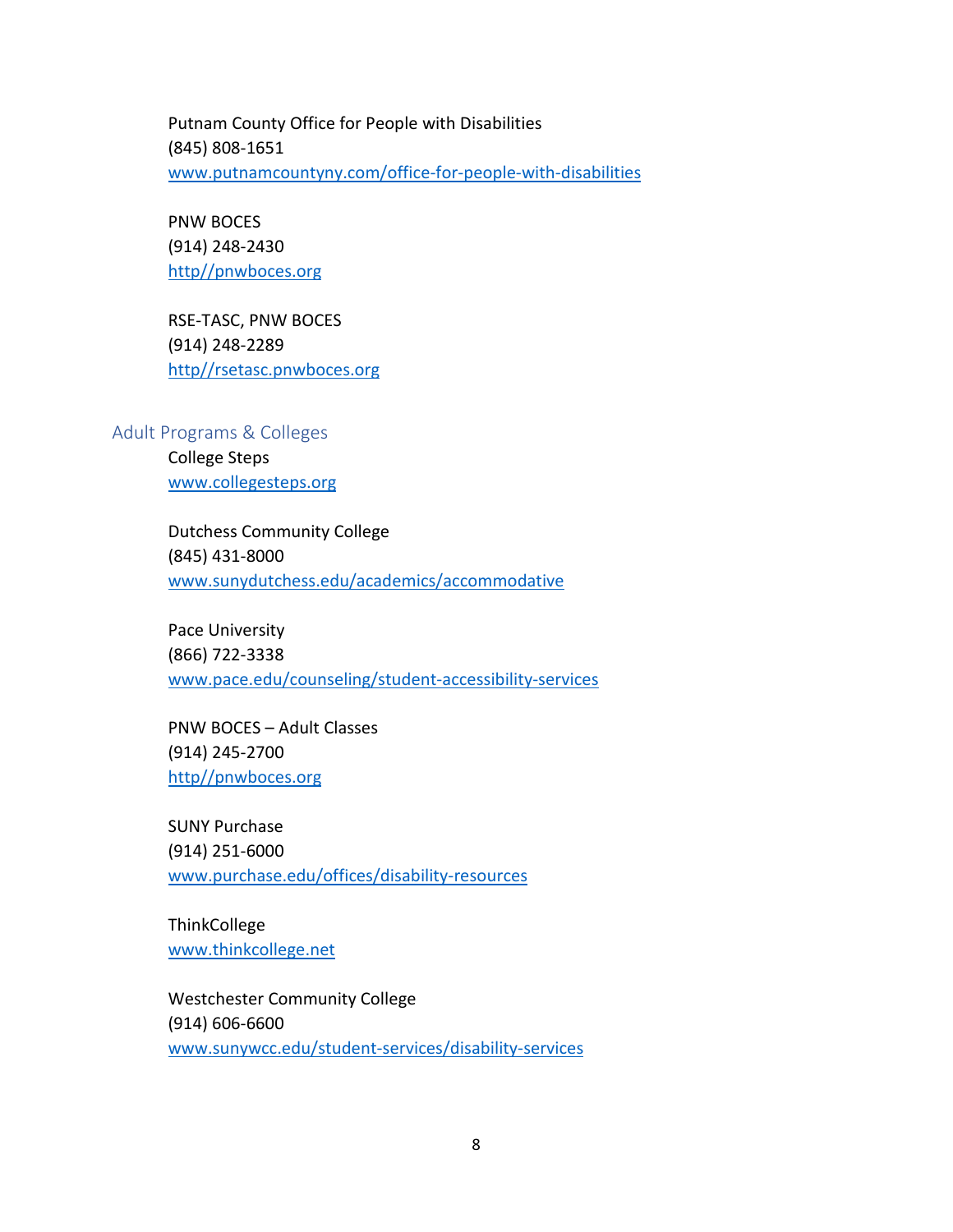Western Connecticut State University (203) 837-9000 [https//www.wcsu.edu/accessability/](https://www.wcsu.edu/accessability/)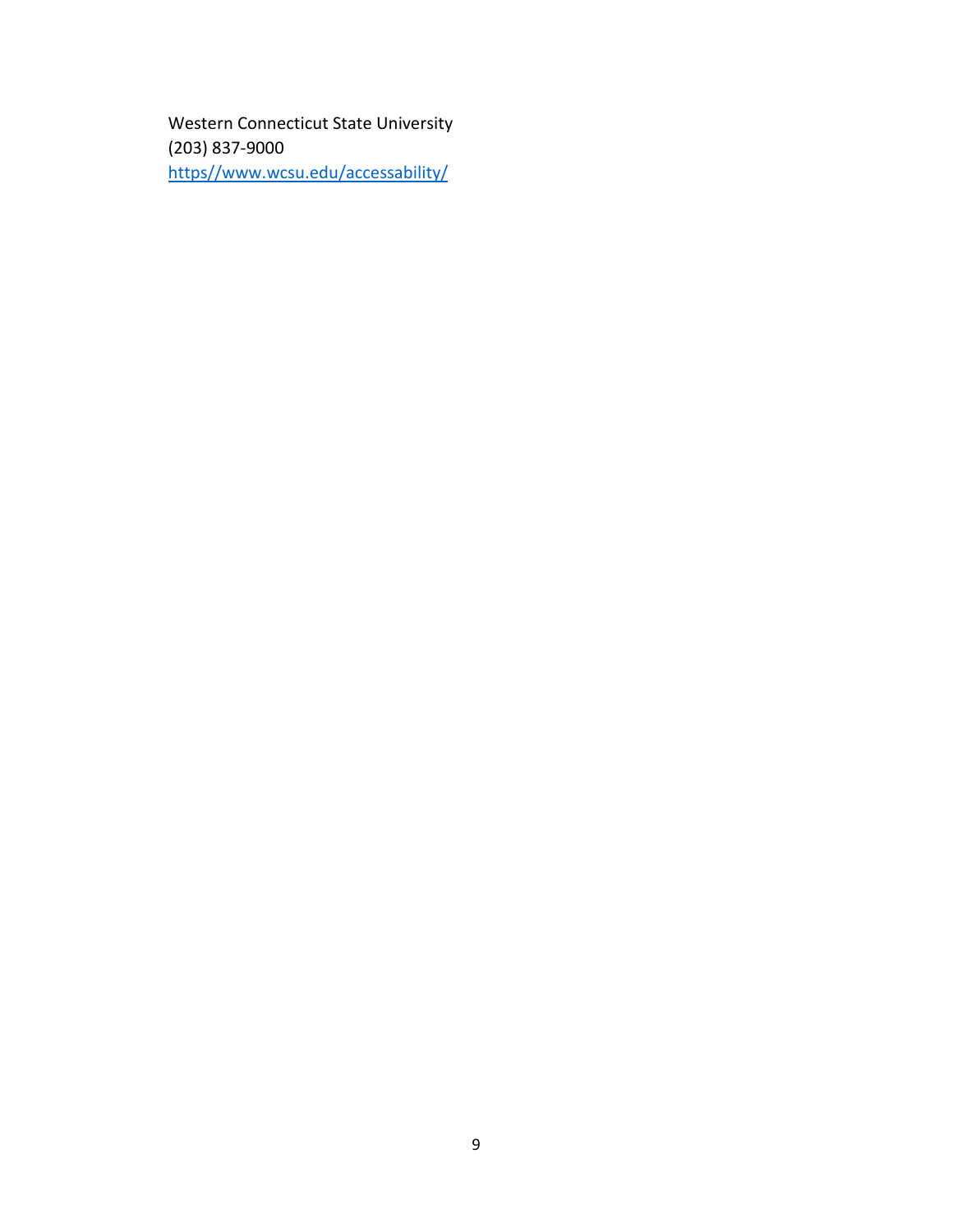# Financial Assistance

There are various types of benefits and financial assistance available from the following state and local agencies.

Catholic Charities (845) 279-5276 [https//catholiccharitiesny.org](https://catholiccharitiesny.org/)

Department of Labor Unemployment Benefits 888-209-8124 Job Service Division 914-356-5100 x125 NY State – My Benefits [https://www.mybenefits.ny.gov](https://www.mybenefits.ny.gov/)

Putnam County Workforce Partnership (845) 808-1651 [www.putnamcountyny.com/putnamworkforce/](http://www.putnamcountyny.com/putnamworkforce/)

Putnam County Department of Social Services (845) 808-1500 [www.putnamcountyny.com/social-services/](http://www.putnamcountyny.com/social-services/)

Putnam County Housing Corporation (845) 225-8493 [www.putnamcountyny.com](http://www.putnamcountyny.com/)

Putnam Community Action Program (845) 278-8021 [www.putnamcap.org](http://www.putnamcap.org/)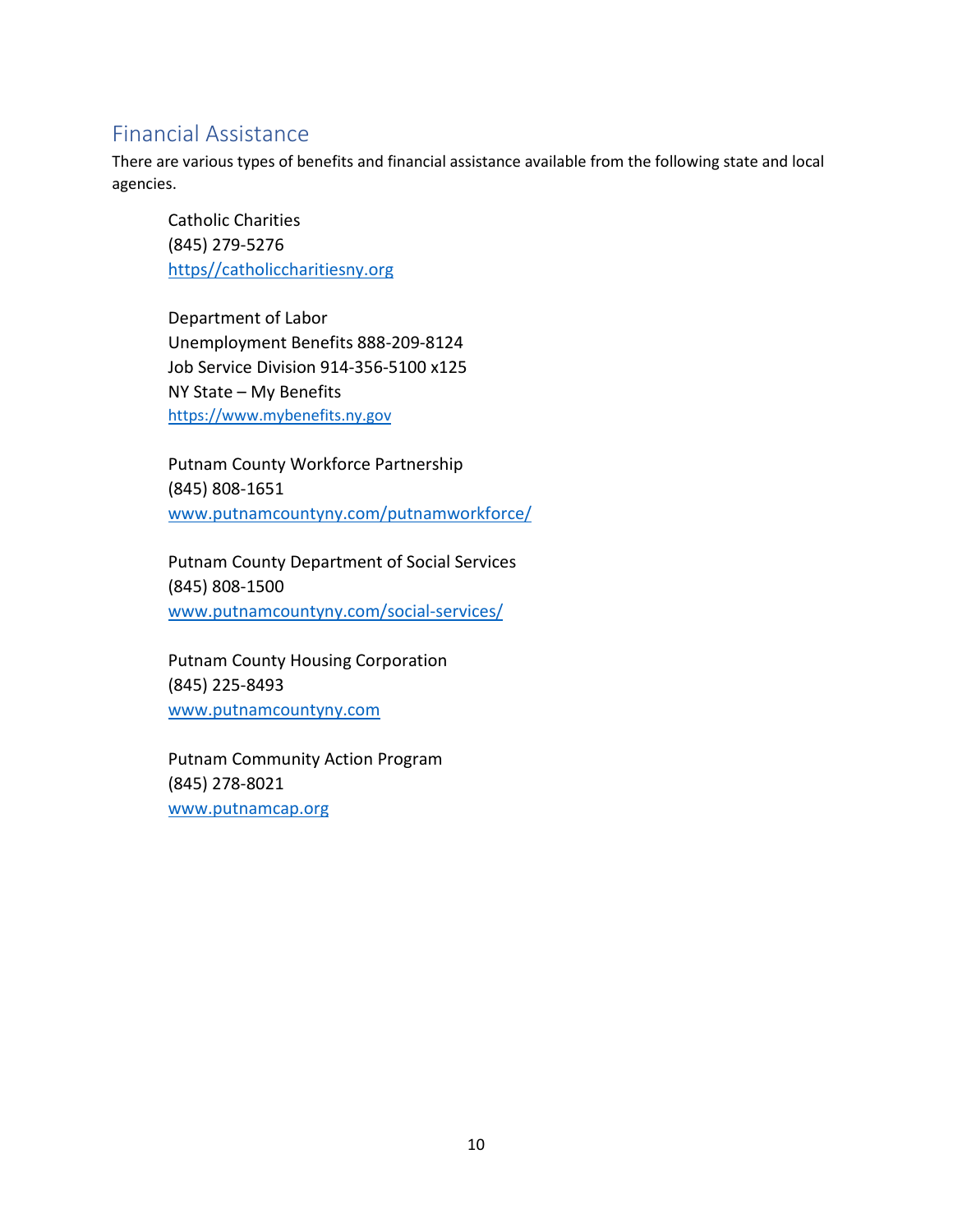### Guardianship

A guardianship is a legal tool that allows one person or entity (a parent, another individual, or organization) to make decisions for another. The designated guardian acts on behalf of a person, aged 18 or older, who may be unable to manage their affairs without assistance.

Arc of Putnam (845) 278-7272 [www.putnamarc.org](http://www.putnamarc.org/)

Arc of Westchester (914) 428-8330 [www.arcwestchester.org](http://www.arcwestchester.org/)

NY Courts – Guardianship basics, help, resources and DIY Forms NY Courts [http//www.nycourts.gov/courthelp/Guardianship/index.shtml](http://www.nycourts.gov/courthelp/Guardianship/index.shtml)

Putnam Independent Living Services (845) 228-7457 [www.putnamils.org](http://www.putnamils.org/)

Westchester Institute of Human Development (914) 493-8150 [www.wihd.org](http://www.wihd.org/)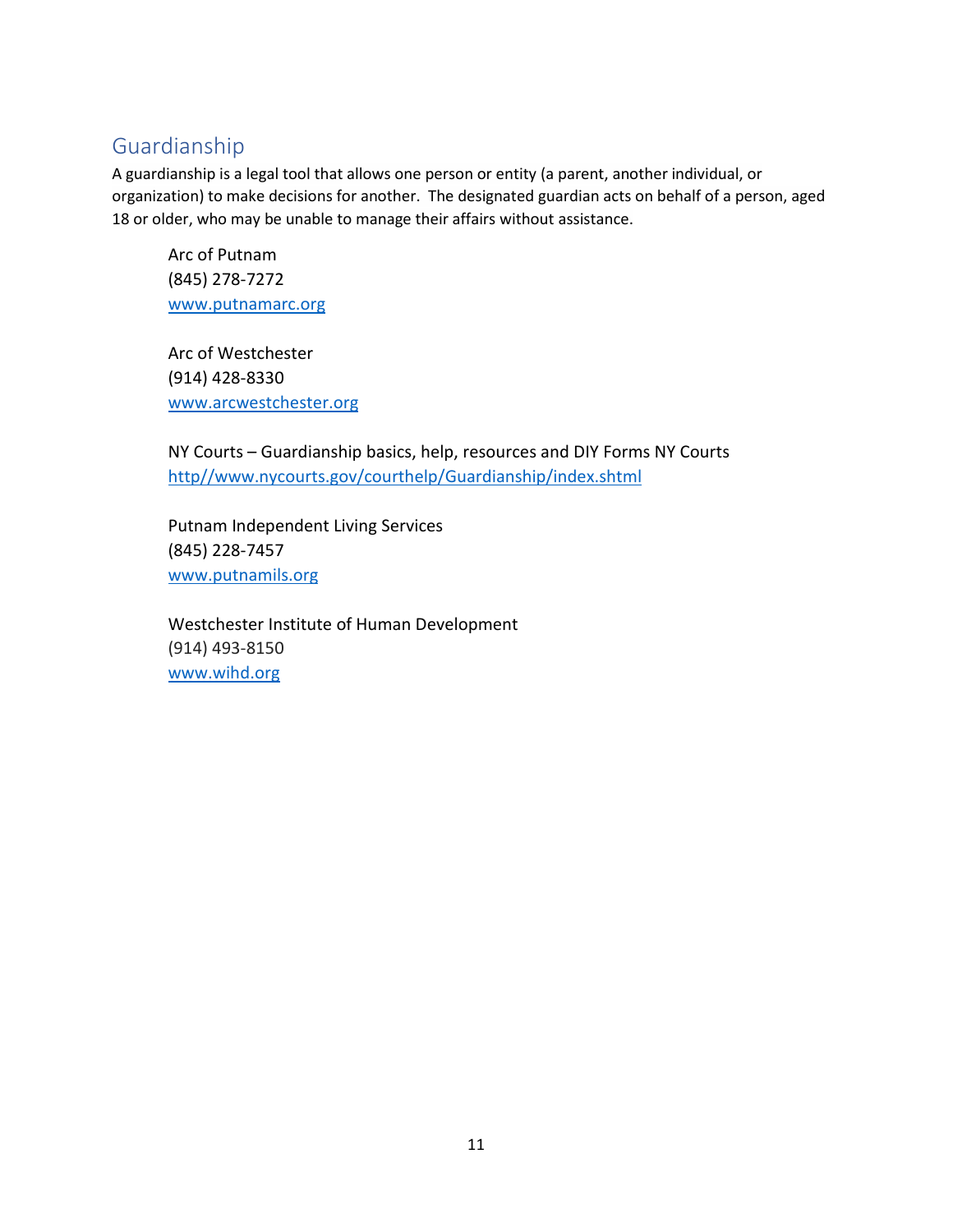# Information & Referral

These agencies provide information, answer questions and direct an individual with a disability to the appropriate source for service.

ACESS-VR, Mid-Hudson & Westchester (845) 452-5425 [www.access.nysed.gov/VR](http://www.access.nysed.gov/VR)

Arc of Putnam (845) 278-7272 [www.putnamarc.org](http://www.putnamarc.org/)

Catholic Charities (845) 279-5276 [https//catholiccharitiesny.org](https://catholiccharitiesny.org/)

Children & Adults with Attention Deficit Disorder of Putnam and Westchester [http//www.chadd.net/376](http://www.chadd.net/376)

Hudson Valley Region 211 – United Way [www.hudson211.org/cms/](http://www.hudson211.org/cms/)

Hudson Valley Special Education Parent Center (914) 493-7665 [www.hvsepc.org](http://www.hvsepc.org/)

Mental Health Association of Putnam County (845) 278-7600 [https//mhaputnam.org](https://mhaputnam.org/)

NAMI Putnam County (845) 363-1478 [www.namiputnam.org](http://www.namiputnam.org/)

National Council on Alcoholism and Drug Dependency (845) 225-4646 <https://www.ncadd.org/>

NY Connects (866) 929-9330 [https//www.nyconnects.ny.gov/](https://www.nyconnects.ny.gov/)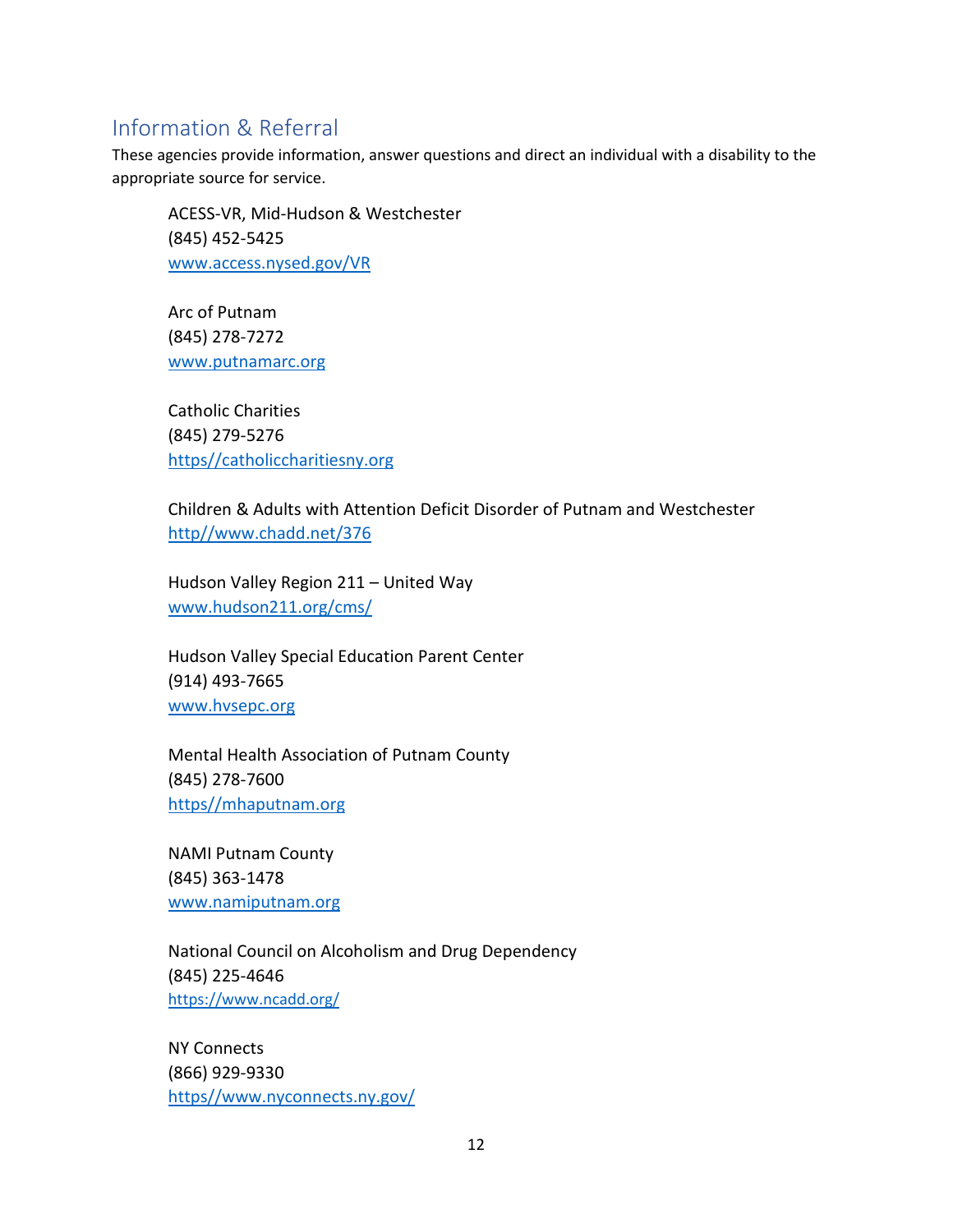NYS Commission for the Blind (914) 993-5376 [https//ocfs.ny.gov/main/cb](https://ocfs.ny.gov/main/cb)

Office for People with Developmental Disabilities (845) 279-2905 [https//opwdd.ny.gov](https://opwdd.ny.gov/)

Parent to Parent of NYS 1-800-305-8817 [www.Parenttoparentnys.org](http://www.parenttoparentnys.org/)

Putnam Area Rapid Transit (PART) (845) 878-7433

Putnam County Coordinated Children's Services Initiative (845) 808-1600 [https//www.putnamcountyny.com/youth/c-c-s-i-coordinated-childrens-service/](https://www.putnamcountyny.com/youth/c-c-s-i-coordinated-childrens-service/)

Putnam County Department of Health (845) 808-1390 [www.putnamcountyny.com/health/contact-us/](http://www.putnamcountyny.com/health/contact-us/)

Putnam County Department of Social Services (845) 808-1500 (845) 808-1651 [https//www.putnamcountyny.com/social-services/](https://www.putnamcountyny.com/social-services/)

Putnam Independent Living Services (845) 228-7457 [www.putnamils.org](http://www.putnamils.org/)

United Cerebral Palsy of NY State - Hudson Valley Division (845) 878-9078 [www.hvcpa.org](http://www.hvcpa.org/)

Westchester/Putnam Career Center (845) 808-1651 [www.westchesterputnamonestop.com/](http://www.westchesterputnamonestop.com/)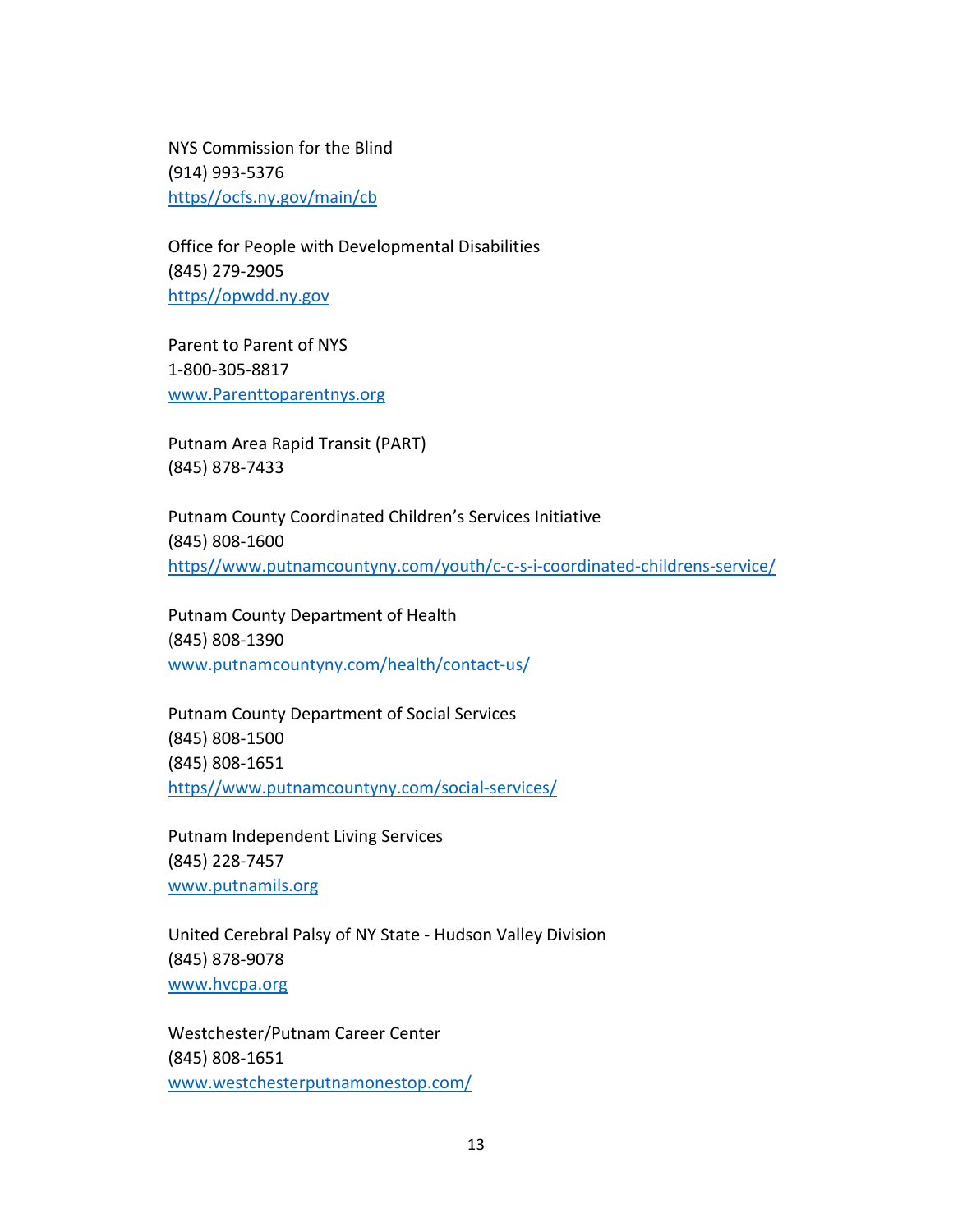# Medicaid Care Coordination

Developmental Disabilities

Taconic DDRO (845) 279-2905 [https//opwdd.ny.gov](https://opwdd.ny.gov/)

Maps of Care Coordination Coverage Areas [https//opwdd.ny.gov/opwdd\\_services\\_supports/care\\_coordination\\_organizations/CCOs](https://opwdd.ny.gov/opwdd_services_supports/care_coordination_organizations/CCOs)

#### Care Coordination Agencies serving Putnam County

CareDesign NY [www.caredesignny.org](http://www.caredesignny.org/)

Life Plan [http//lifeplanccony.com](http://lifeplanccony.com/)

Tri-County Care [www.tricountycare.org](https://www.tricountycare.org/)

Mental Health

Putnam County Coordinated Children's Services Initiative (845) 808-1600 [https//www.putnamcountyny.com/youth/c-c-s-i-coordinated-childrens-service/](https://www.putnamcountyny.com/youth/c-c-s-i-coordinated-childrens-service/)

#### Agencies

CoveCare – Family Support (845) 225-2700 [www.covecarecenter.org](http://www.covecarecenter.org/)

Green Chimneys – Community Based Services (845) 279-2378 [www.greenchimneys.org](http://www.greenchimneys.org/)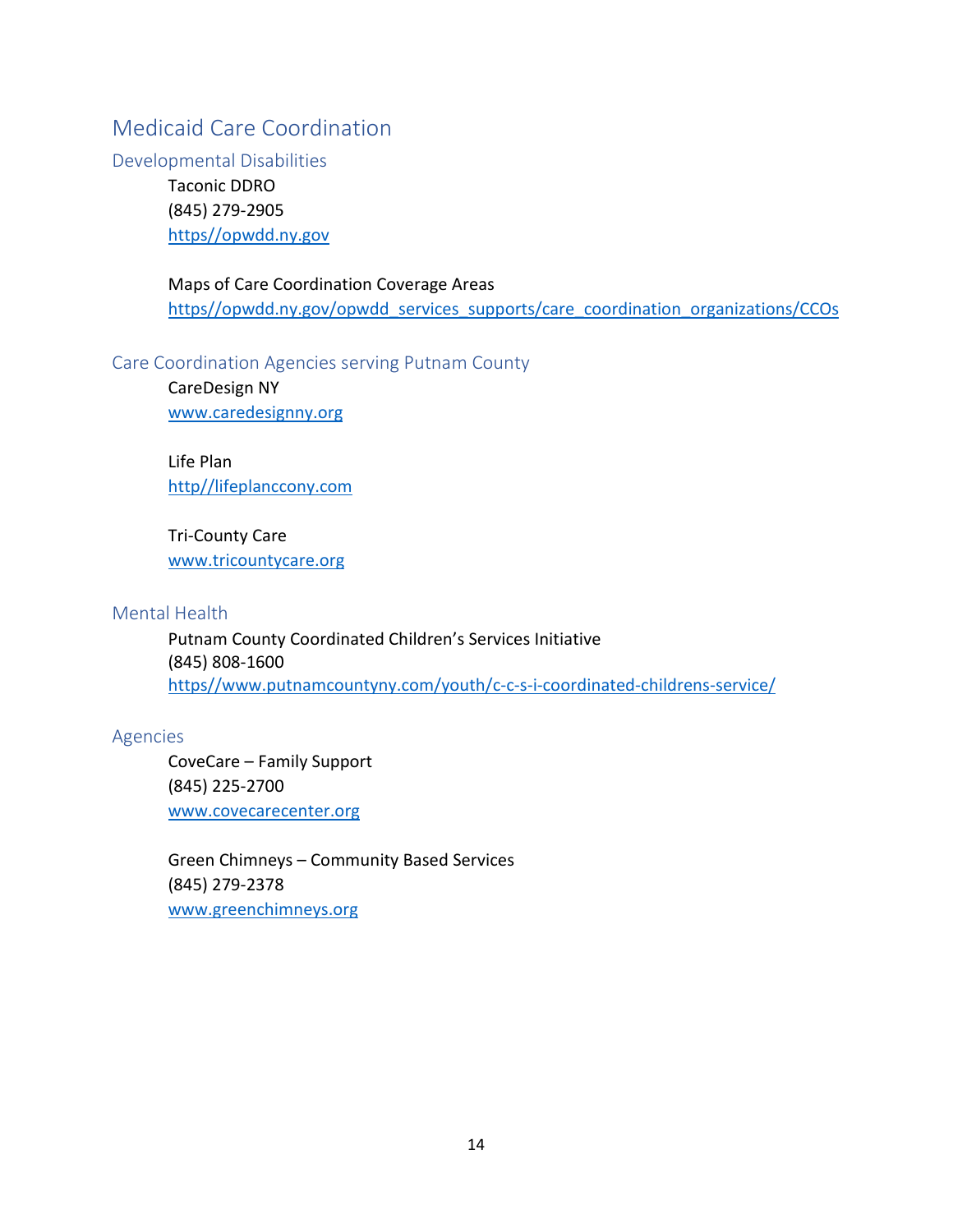# Medical & Mental Health Supports

**Hospitals** 

Danbury Hospital Center (800) 516-3658 [www.danburyhospital.org](http://www.danburyhospital.org/)

Four Winds (914) 763-8151 [https//www.fourwindshospital.com/](https://www.fourwindshospital.com/)

NY Presbyterian Hudson Valley Hospital (888) 694-5700 [https//www.nyp.org/locations/newyork-presbyterian-westchester-division](https://www.nyp.org/locations/newyork-presbyterian-westchester-division)

Northern Westchester Hospital (914) 666-1200 [www.nwhc.net](http://www.nwhc.net/)

Putnam Hospital Center (845) 279-5711 [www.health-quest.org](http://www.health-quest.org/)

Westchester Medical Center (914) 493-7000 [https//www.westchestermedicalcenter.com/](https://www.westchestermedicalcenter.com/)

#### Public Agencies

Crisis Intervention Hotline (845) 225-1222 Text 4 Teens - Text anonymously to 845-661-9749

Mental Health Association in Putnam County, Inc. (845) 278-7600 [www.mhaputnam.org](http://www.mhaputnam.org/)

NAMI (National Alliance on Mental Illness) Putnam Chapter (845) 363-1478 [www.namiputnam.org](http://www.namiputnam.org/)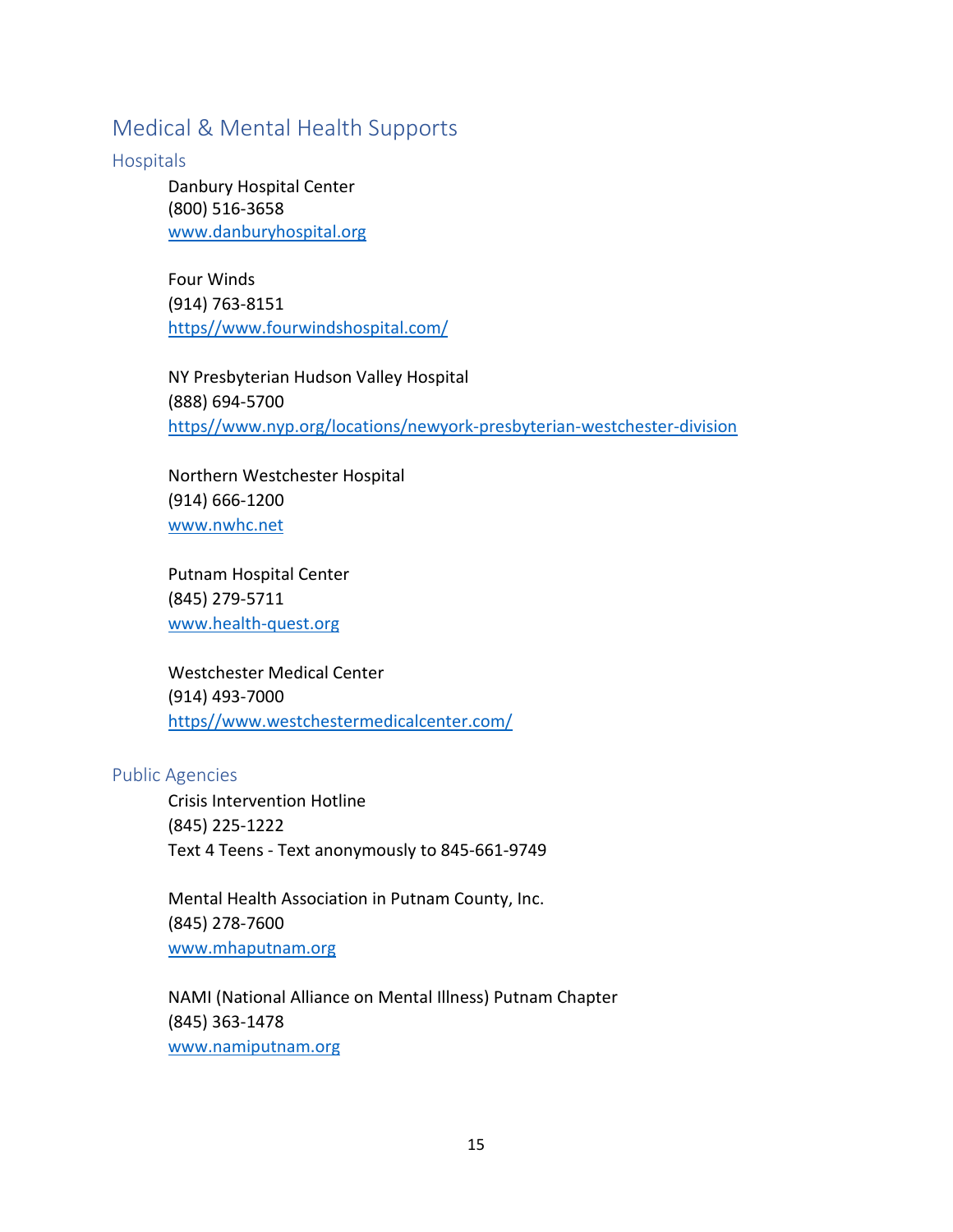National Council on Alcoholism and Other Drug Dependencies (845) 225-4646 <https://www.ncadd.org/>

Putnam County Department of Mental Health Coordinated Children's Services Initiative of Putnam County (CCSI) (845) 808-1600 [www.putnamcountyny.com](http://www.putnamcountyny.com/)

#### Community Agencies

Arc of Putnam (845) 278-7272 [www.putnamarc.org](http://www.putnamarc.org/)

CoveCare – Family Support (845) 225-2700 [www.covecarecenter.org](http://www.covecarecenter.org/)

Child Advocacy Center of Putnam County (845) 808-1400 [https//www.putnamcountyny.com/child-advocacy-center/](https://www.putnamcountyny.com/child-advocacy-center/)

Green Chimneys – Community Based Services (845) 279-2378 [www.greenchimneys.org](http://www.greenchimneys.org/)

NY Connects (866) 929-9330 [https//www.nyconnects.ny.gov/](https://www.nyconnects.ny.gov/)

Open Door Family Center (845) 279-6999 [https//www.opendoormedical.org/](https://www.opendoormedical.org/)

Putnam Independent Living Services (845) 228-7457 [www.putnamils.org](http://www.putnamils.org/)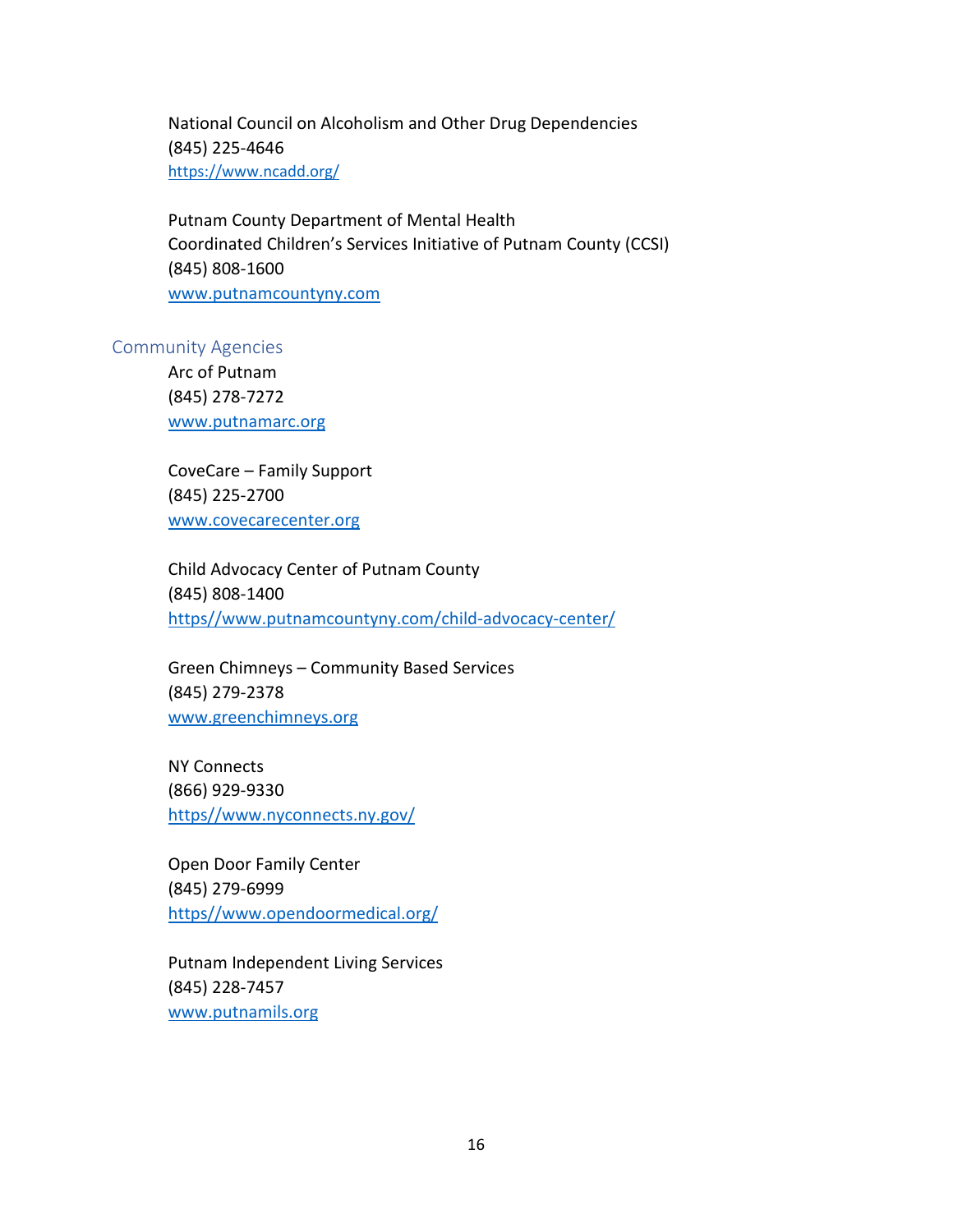Putnam and Westchester Women's Resource Center (845) 628-9284 [www.pnwwrc.org](http://www.pnwwrc.org/)

Planned Parenthood of the Hudson Valley (914) 220-1055 [www.pphp.org](http://www.pphp.org/)

Search for Change (845) 279-7703 (914) 428-5600 [www.searchforchange.org](http://www.searchforchange.org/)

United Cerebral Palsy of NY State – Hudson Valley Region (845) 878-9078 [www.hvcpa.org](http://www.hvcpa.org/)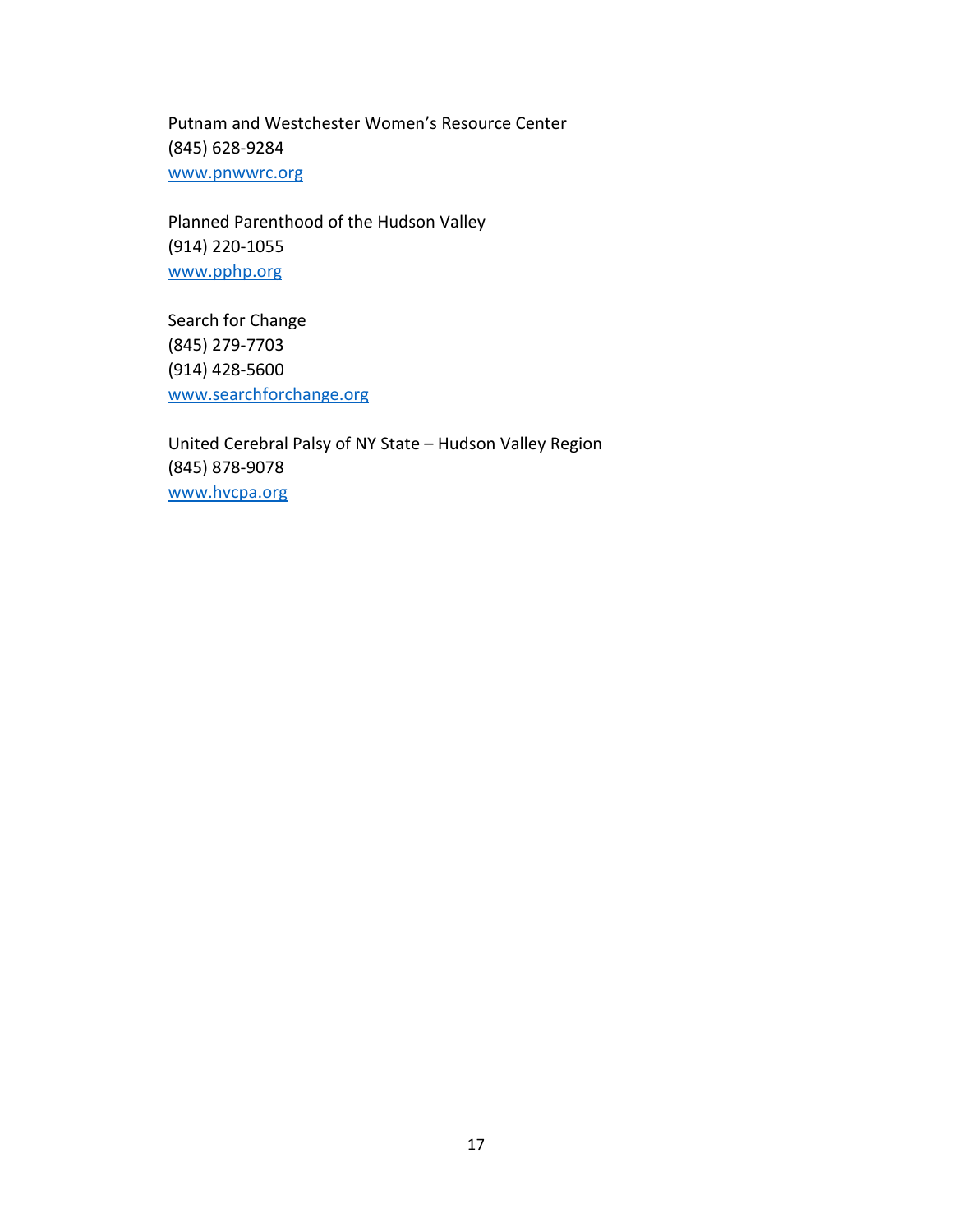# Recreation, Leisure and Youth Support Groups

Recreation activities provide opportunities for social development and a more active lifestyle.

Arc of Putnam Arc of Putnam Arc of Putnam (845) 278-7272 [www.putnamarc.org](http://www.putnamarc.org/)

Camp Herlich (845) 878-6662 [https//www.campherrlich.org/](https://www.campherrlich.org/)

Cornell Cooperative Extension (845) 278-6738 [http//putnam.cce.cornell.edu/](http://putnam.cce.cornell.edu/)

Friends Network (845) 278-0820 [http//www.thefriendsnetwork.org/](http://www.thefriendsnetwork.org/)

Green Chimneys Community Outreach Center (845) 279-1467 [https//www.greenchimneys.org/community-programs-services/youth-family](https://www.greenchimneys.org/community-programs-services/youth-family-services/locations/)[services/locations/](https://www.greenchimneys.org/community-programs-services/youth-family-services/locations/)

Hudson Valley Special Olympics [https//www.specialolympics-ny.org/regions/hudson-valley/](https://www.specialolympics-ny.org/regions/hudson-valley/)

Hudson Valley Self Advocacy of NYS – Free to Speak program (845) 242-7031 [http//regions.sanys.org/hudson%20valley.htm](http://regions.sanys.org/hudson%20valley.htm)

Mental Health Association of Putnam County (845) 278-7600 [http//mhaputnam.org/](http://mhaputnam.org/)

PFLAG (914) 468-4636 [https//pflag.org/](https://pflag.org/)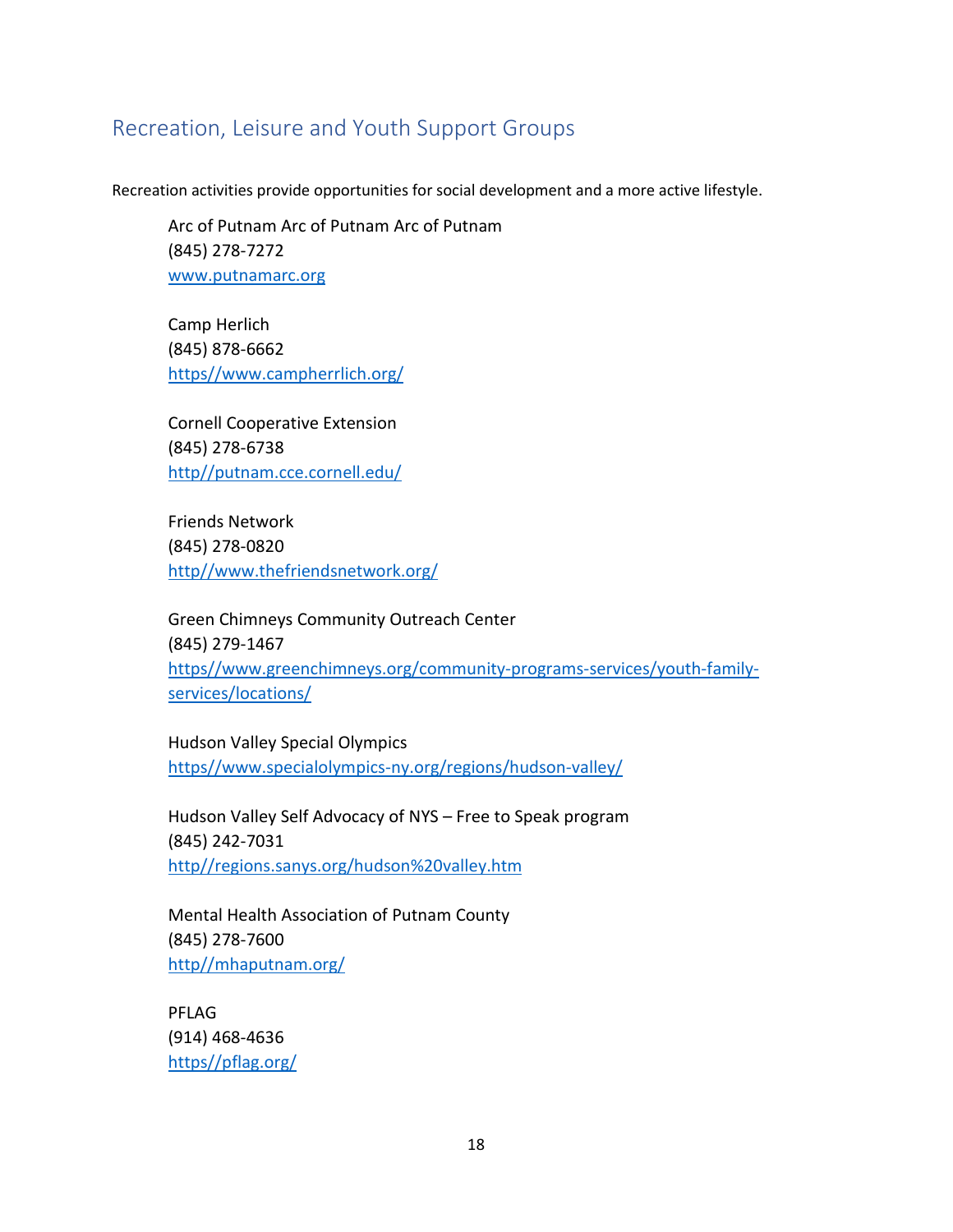Putnam County Visitor's Bureau (845) 808-1015 [http//www.visitputnam.org/](http://www.visitputnam.org/)

Putnam County Youth Bureau (845) 808-1600 [https//www.putnamcountyny.com/youth/](https://www.putnamcountyny.com/youth/)

Putnam Recreation Program and Habilitation (845) 621-5594 [https//www.prphny.org/](https://www.prphny.org/)

Putnam Valley YMCA – Camp Combe (845) 526-0808 [http//campcombe.ymca-cnw.org/](http://campcombe.ymca-cnw.org/)

Town of Carmel – Recreation and Parks Dept. (845) 628-1500 [https//www.ci.carmel.ny.us/recreation-and-parks](https://www.ci.carmel.ny.us/recreation-and-parks)

Town of Kent – Recreation and Parks Dept. (845) 225-3943 [http//www.townofkentny.gov/recreation](http://www.townofkentny.gov/recreation)

Town of Patterson – Patterson Recreation Center (845) 878-7200 [https//pattersonny.myrec.com/info/default.aspx](https://pattersonny.myrec.com/info/default.aspx)

Town of Philipstown – Philipstown Community Center (845) 424-4618 [https//philipstownny.myrec.com/info/default.aspx](https://philipstownny.myrec.com/info/default.aspx)

Town of Putnam Valley - Parks and Recreation Department 845-526-3292 [http//www.pvpr.com/](http://www.pvpr.com/)

Town of Southeast (845) 279-4313 [http//www.townofsoutheast-ny.com/](http://www.townofsoutheast-ny.com/)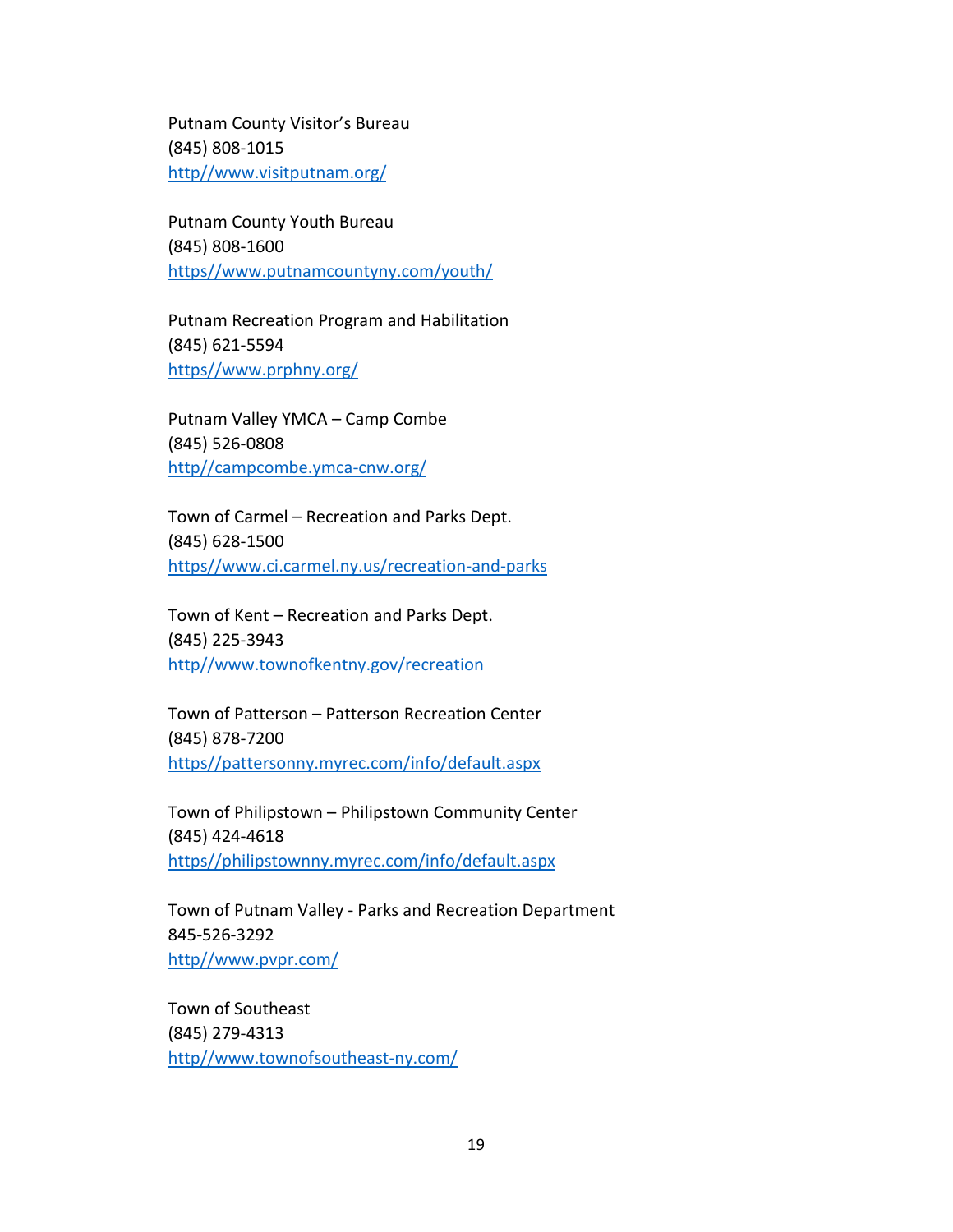# Residential & Respite

There are various residential options available for individuals with disabilities. The selection of an option is based on the amount of support needed to maintain the resident in the community. The following agencies aid in the selection process.

Respite services provide support to families who need occasional assistance with caring for an individual with severe disabilities either at home or an outside facility.

#### Developmental Disabilities

Taconic DDRO – Front Door 845-279-2905 [https//opwdd.ny.gov/](https://opwdd.ny.gov/)

Putnam County Office for People with Disabilities (845) 808-1651 [www.putnamcountyny.com/office-for-people-with-disabilities](http://www.putnamcountyny.com/office-for-people-with-disabilities)

#### Mental Health

Putnam County Department of Mental Health (845) 808-1600 [https//www.putnamcountyny.com](https://www.putnamcountyny.com/)

Putnam County Coordinated Children's Services Initiative (845) 808-1600 [https//www.putnamcountyny.com/youth/c-c-s-i-coordinated-childrens-service/](https://www.putnamcountyny.com/youth/c-c-s-i-coordinated-childrens-service/)

#### Emergency Housing & Shelter

Arbor House (845) 279-2588 [https//www.greenchimneys.org/community-programs-services/youth-family](https://www.greenchimneys.org/community-programs-services/youth-family-services/info-children-teens-21-years/arbor-house-youth-shelter/)[services/info-children-teens-21-years/arbor-house-youth-shelter/](https://www.greenchimneys.org/community-programs-services/youth-family-services/info-children-teens-21-years/arbor-house-youth-shelter/)

Brewster Emergency Shelter Partnership (914) 482-4656 [http//trinitybrewsterny.org/wordpress/brewster-emergency-shelter-partnership-besp](http://trinitybrewsterny.org/wordpress/brewster-emergency-shelter-partnership-besp)

Dorothy Day Hospital House (Danbury) (203) 743-7988 [www.dorothydaydanbury.org](http://www.dorothydaydanbury.org/)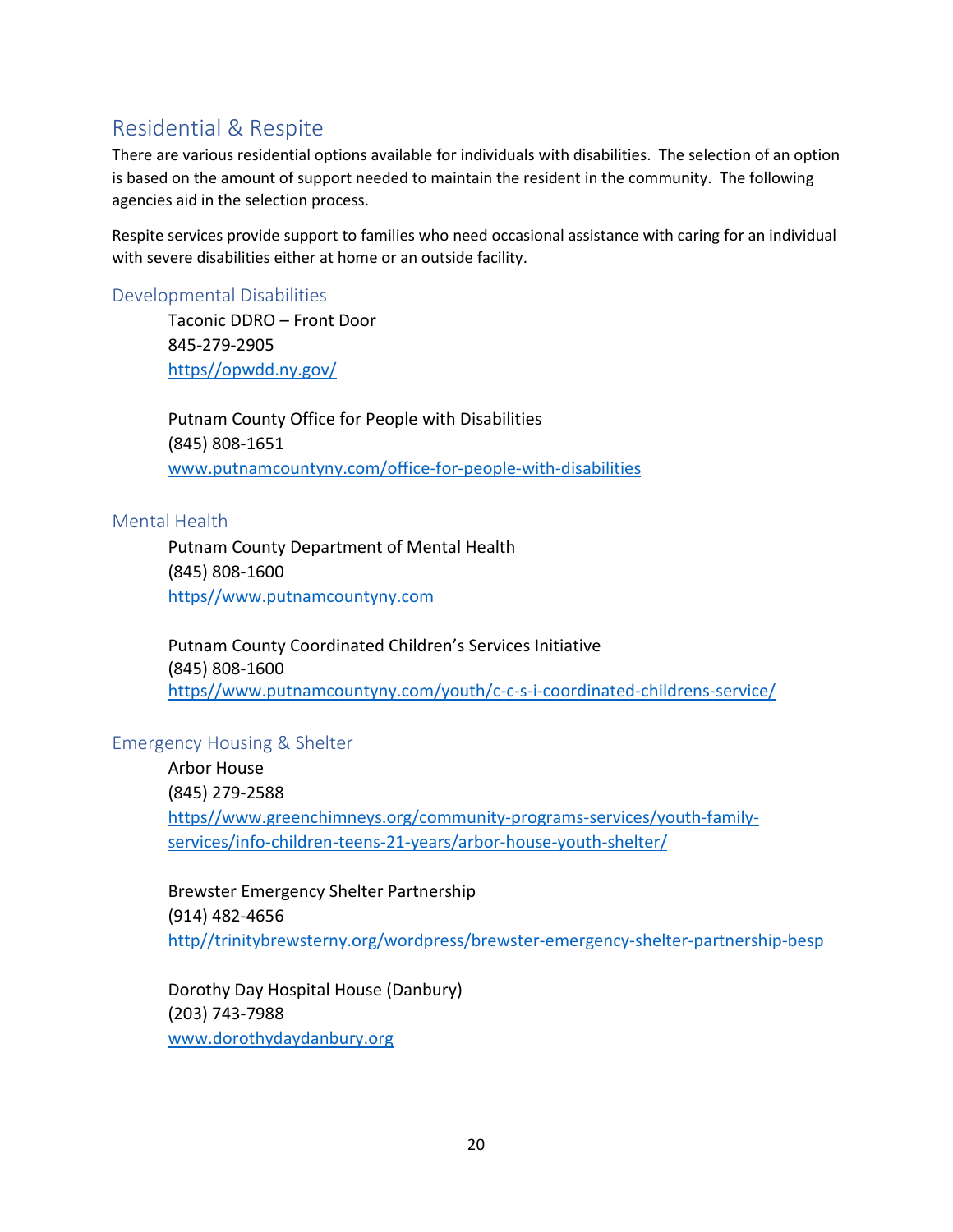Putnam County Housing Corporation (845) 225-8493 [www.putnamhousing.com](http://www.putnamhousing.com/)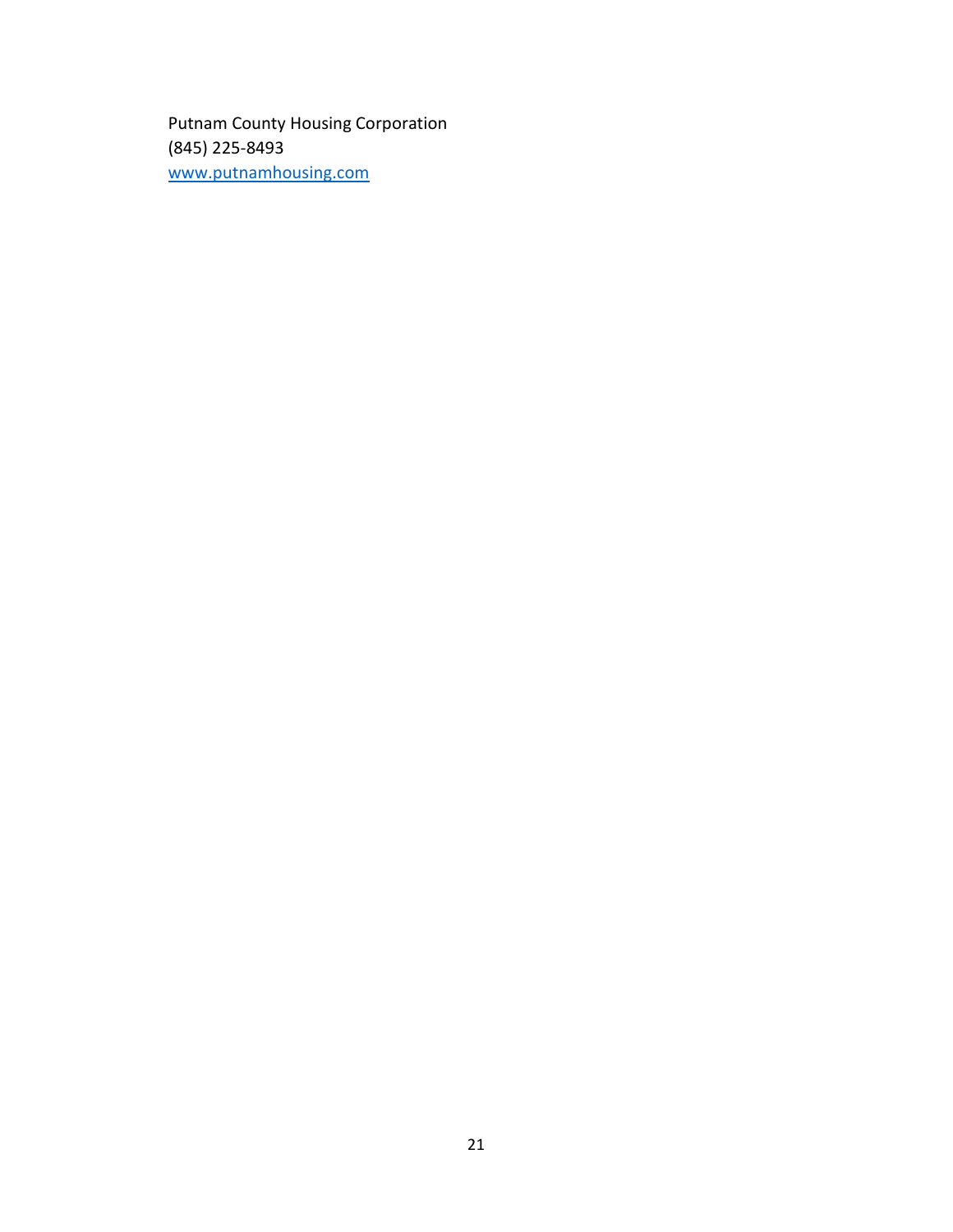# Transportation

PART Paratransit Putnam County Transportation Carmel, NY 10512 (845) 878-7433 www.putnamcountyny.com/planningdept/putnamtransitschedules

Putnam County Dept. Of Social Services – Pass Plan (Plan to Achieve Self Support) (845) 808-1500

#### Drivers Education

Learn2Drive (845) 279-2200 [http//learn2driveny.com/](http://learn2driveny.com/)

PAS Auto School (914) 332-7700 [http//www.pasautoschool.com/](http://www.pasautoschool.com/)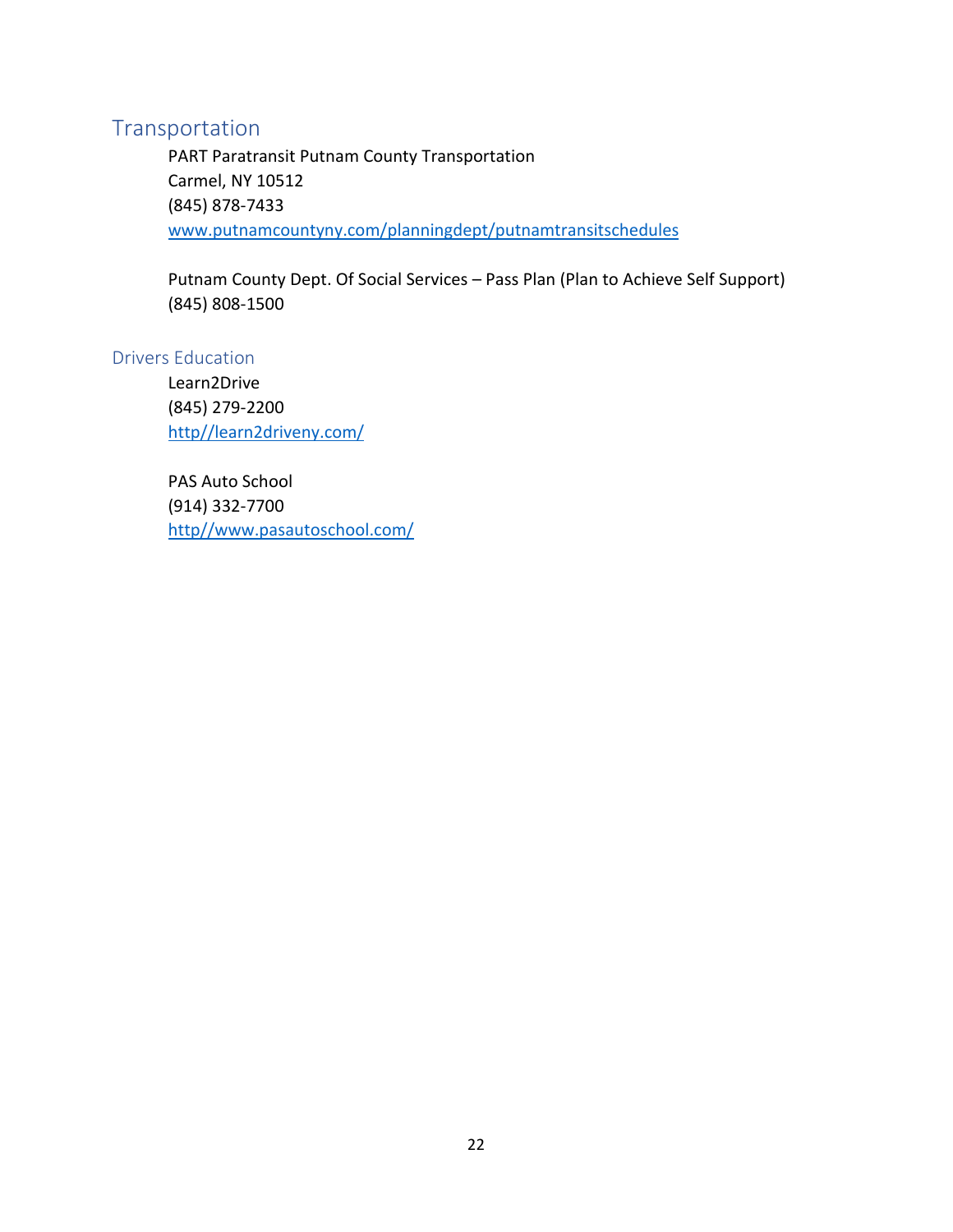# List of Agencies Appearing in this Guide

A

Ability Beyond (914) 984-2340 [www.Abilitybeyond.org](http://www.abilitybeyond.org/)

ACESS-VR, Mid-Hudson & Westchester (845) 452-5425 [www.access.nysed.gov/VR](http://www.access.nysed.gov/VR)

Anderson Center for Autism (845) 889-9534 [https//www.andersoncenterforautism.org](https://www.andersoncenterforautism.org/)

Arbor House (845) 279-2588 [https//www.greenchimneys.org/community-programs-services/youth-family](https://www.greenchimneys.org/community-programs-services/youth-family-services/info-children-teens-21-years/arbor-house-youth-shelter/)[services/info-children-teens-21-years/arbor-house-youth-shelter/](https://www.greenchimneys.org/community-programs-services/youth-family-services/info-children-teens-21-years/arbor-house-youth-shelter/)

Arc of Putnam (845) 278-7272 [www.putnamarc.org](http://www.putnamarc.org/)

Arc of Westchester (914) 428-8330 [www.arcwestchester.org](http://www.arcwestchester.org/)

B

Brewster Emergency Shelter Partnership (914) 482-4656 [http//trinitybrewsterny.org/wordpress/brewster-emergency-shelter-partnership-besp](http://trinitybrewsterny.org/wordpress/brewster-emergency-shelter-partnership-besp)

C

Camp Herlich (845) 878-6662 [https//www.campherrlich.org/](https://www.campherrlich.org/)

CareDesign NY [www.caredesignny.org](http://www.caredesignny.org/)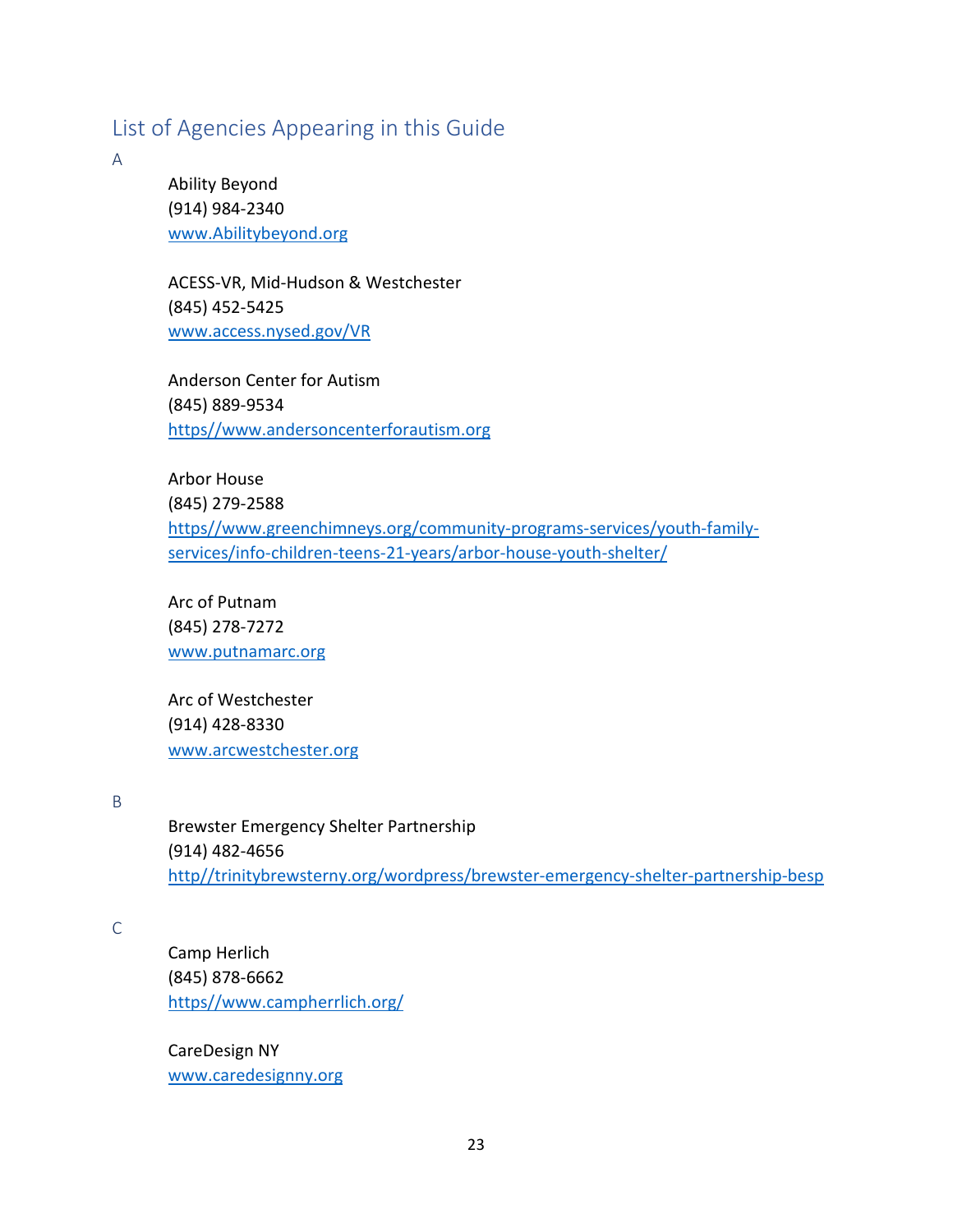Career Support Solutions (914) 741-JOBS (5627) [www.careersupportsolutions.org](http://www.careersupportsolutions.org/)

Catholic Charities (845) 279-5276 [https//catholiccharitiesny.org](https://catholiccharitiesny.org/)

Cerebral Palsy of NY State – Hudson Valley Division (845) 878-9078 [www.hvcpa.org](http://www.hvcpa.org/)

Child Advocacy Center of Putnam County (845) 808-1400 [https//www.putnamcountyny.com/child-advocacy-center/](https://www.putnamcountyny.com/child-advocacy-center/)

Children & Adults with Attention Deficit Disorder of Putnam and Westchester [http//www.chadd.net/376](http://www.chadd.net/376)

College Steps [www.collegesteps.org](http://www.collegesteps.org/)

Community Based Services (914) 277-4771 [https//commbasedservices.org/about-us7](https://commbasedservices.org/about-us7)

Coordinated Children's Services Initiative of Putnam County (CCSI) (845) 808-1600 [www.putnamcountyny.com](http://www.putnamcountyny.com/)

Cornell Cooperative Extension (845) 278-6738 [http//putnam.cce.cornell.edu/](http://putnam.cce.cornell.edu/)

CoveCare – Family Support (845) 225-2700 [www.covecarecenter.org](http://www.covecarecenter.org/)

Crisis Intervention Hotline (845) 225-1222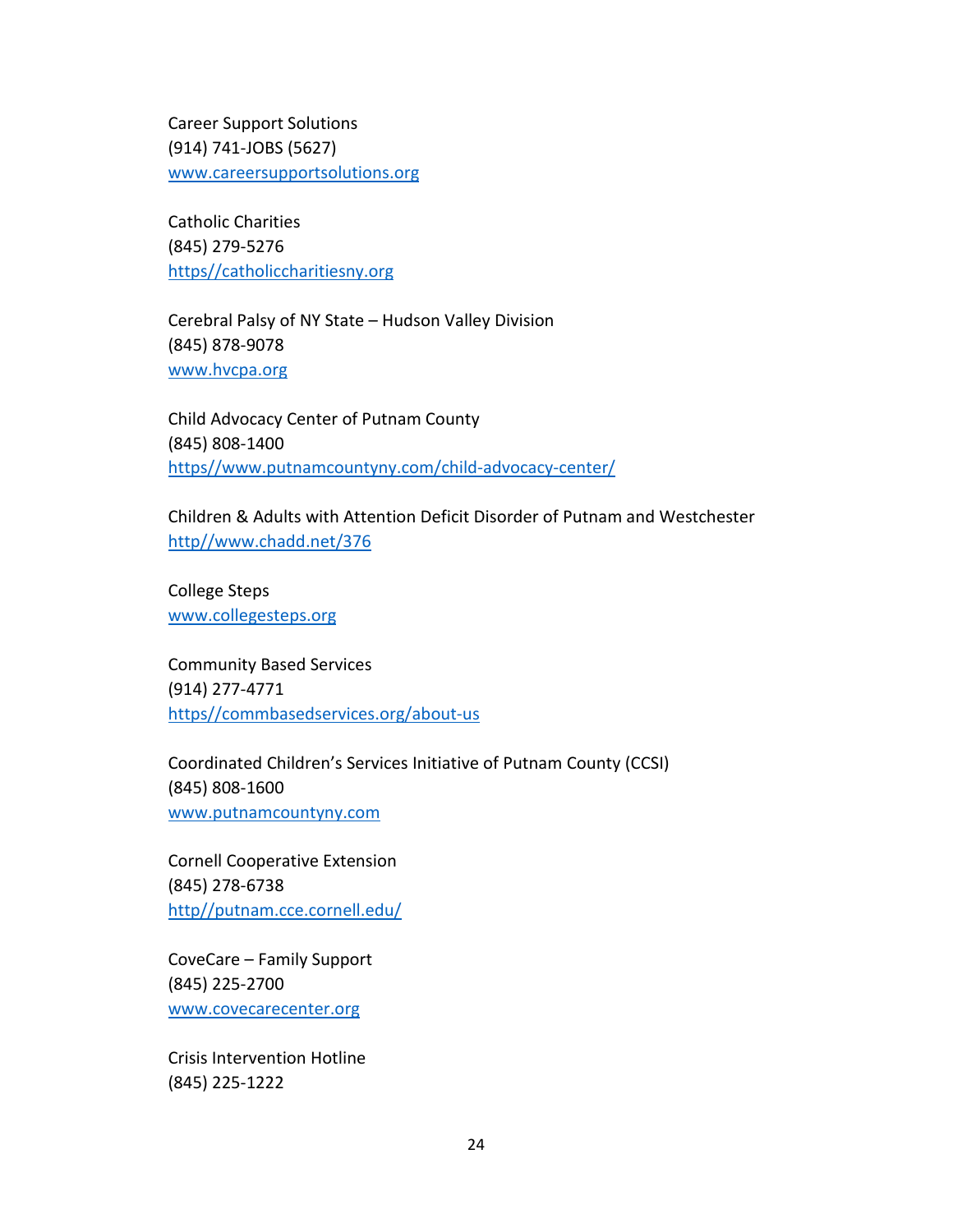D

Danbury Hospital Center (800) 516-3658 [www.danburyhospital.org](http://www.danburyhospital.org/)

Department of Labor Unemployment Benefits 888-209-8124 Job Service Division 914-356-5100 x125 NY State – My Benefits [www.mybenefits.ny.gov](http://www.mybenefits.ny.gov/)

Dorothy Day Hospital House (Danbury) (203) 743-7988 [www.dorothydaydanbury.org](http://www.dorothydaydanbury.org/)

Disability Rights NY (518) 432-7861 [www.drny.org](http://www.drny.org/)

Dispute Resolution Center (845) 225-9555 www.drcservices.org

Dutchess Community College (845) 431-8000 [www.sunydutchess.edu/academics/accommodative](http://www.sunydutchess.edu/academics/accommodative)

F

Four Winds (914) 763-8151 [https//www.fourwindshospital.com/](https://www.fourwindshospital.com/)

Friends Network (845) 278-0820 [http//www.thefriendsnetwork.org/](http://www.thefriendsnetwork.org/)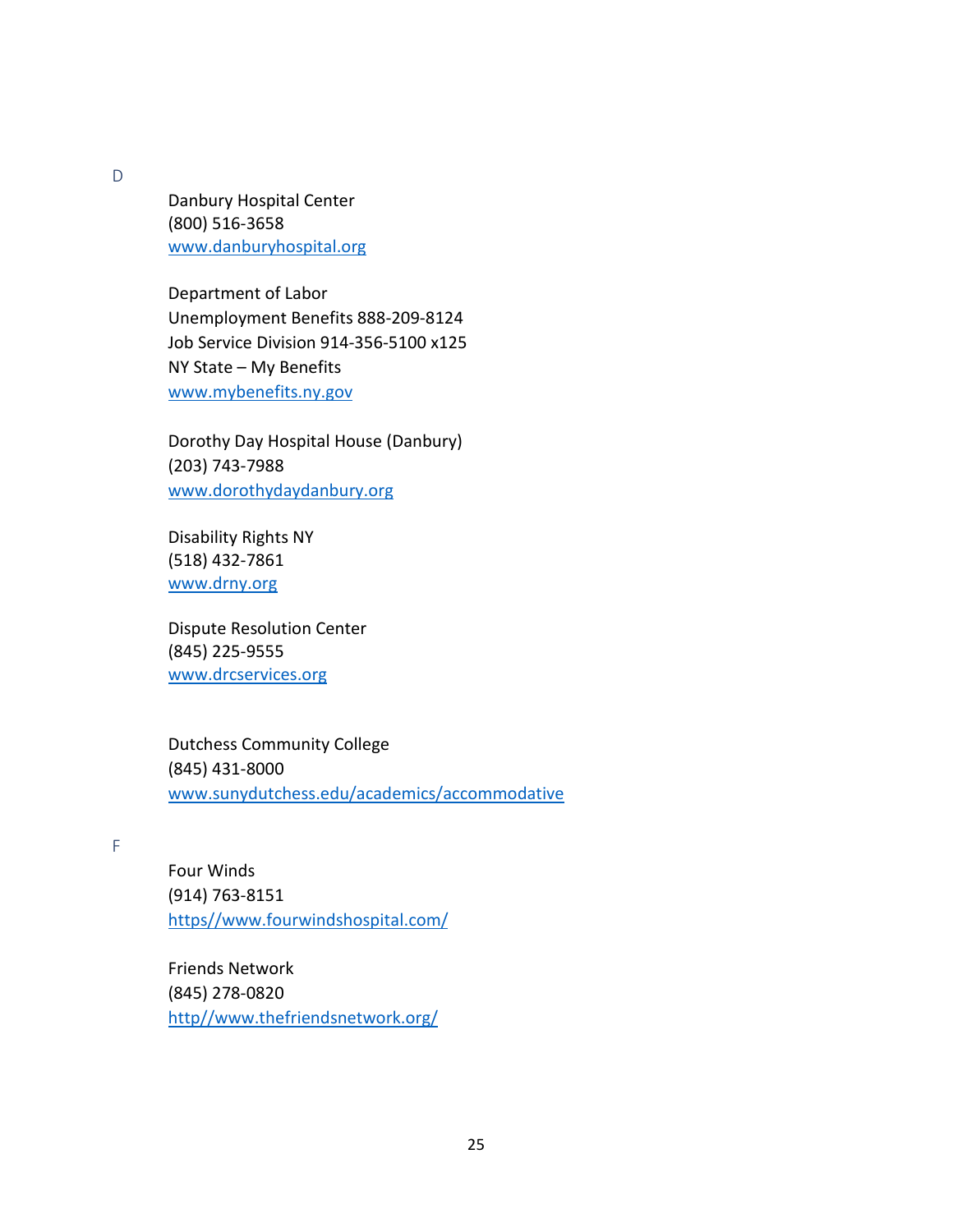G

Green Chimneys – Community Based Services (845) 279-2378 [www.greenchimneys.org](http://www.greenchimneys.org/)

Green Chimneys Community Outreach Center (845) 279-1467 [https//www.greenchimneys.org/community-programs-services/youth-family](https://www.greenchimneys.org/community-programs-services/youth-family-services/locations/)[services/locations/](https://www.greenchimneys.org/community-programs-services/youth-family-services/locations/) Green Chimneys – Community Based Services (845) 279-2378 [www.greenchimneys.org](http://www.greenchimneys.org/)

#### H

Helen Hayes Hospital (888)-70-Rehab [www.helenhayeshospital.org/rehabilitation](http://www.helenhayeshospital.org/rehabilitation)

Hudson Valley Region 211 – United Way [www.hudson211.org/cms/](http://www.hudson211.org/cms/)

Hudson Valley Self Advocacy of NYS – Free to Speak program (845) 242-7031 [http//regions.sanys.org/hudson%20valley.htm](http://regions.sanys.org/hudson%20valley.htm)

Hudson Valley Special Education Parent Center (914) 493-7665 [www.hvsepc.org](http://www.hvsepc.org/)

Hudson Valley Special Olympics [https//www.specialolympics-ny.org/regions/hudson-valley/](https://www.specialolympics-ny.org/regions/hudson-valley/)

L

Learn2Drive (845) 279-2200 [http//learn2driveny.com/](http://learn2driveny.com/)

Legal Services of the Hudson Valley (914) 949-1305 www.lshv.org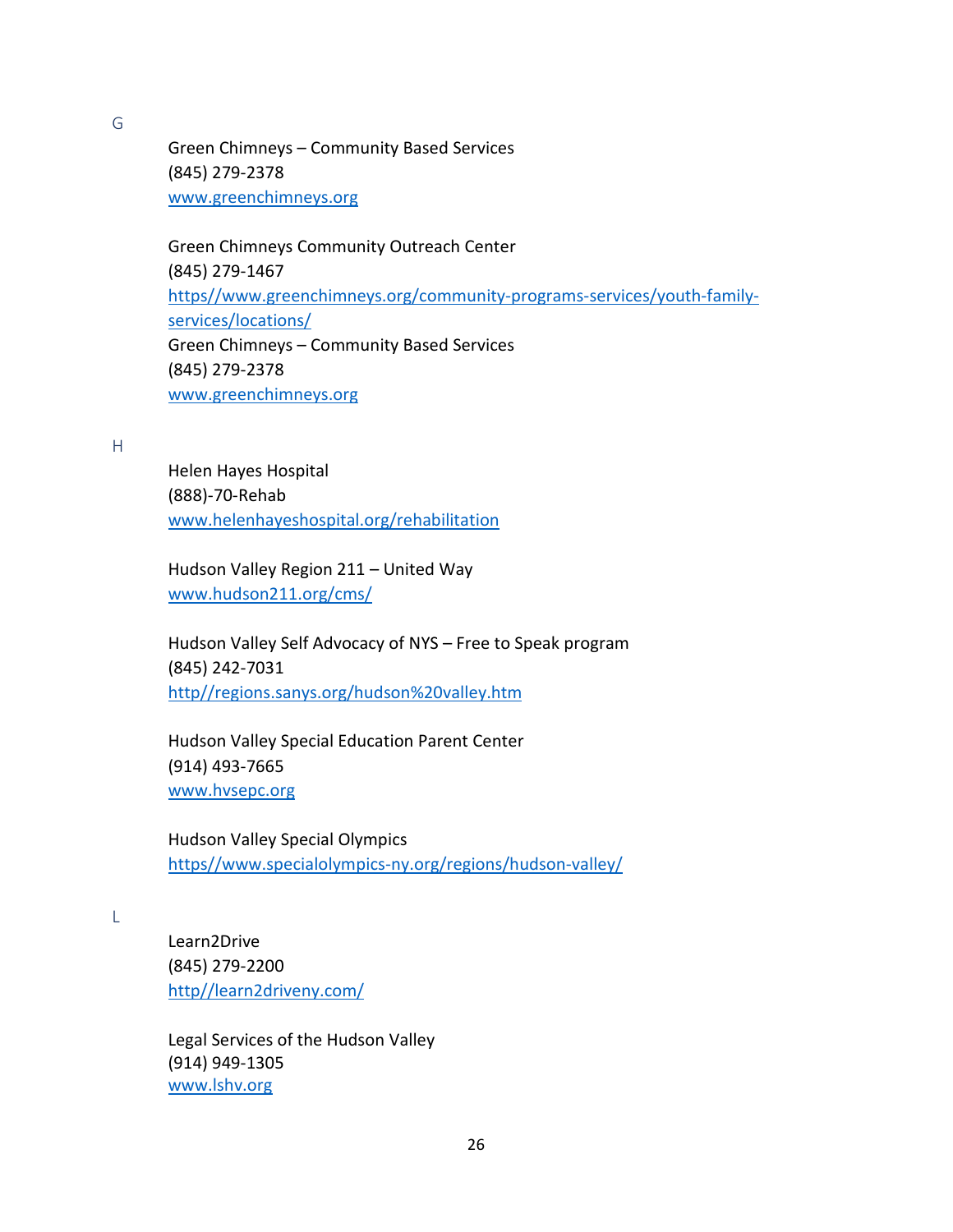Life Plan [http//lifeplanccony.com](http://lifeplanccony.com/)

M

Mental Health Association of Putnam County (845) 278-7600 [http//mhaputnam.org/](http://mhaputnam.org/)

N

NAMI (National Alliance on Mental Illness) Putnam Chapter (845) 363-1478 [www.namiputnam.org](http://www.namiputnam.org/)

National Council on Alcoholism and Other Drug Dependencies (845) 225-4646 <https://www.ncadd.org/>

NY Connects (866) 929-9330 [https//www.nyconnects.ny.gov/](https://www.nyconnects.ny.gov/)

NYS Commission for the Blind (914) 993-5376 [https//ocfs.ny.gov/main/cb](https://ocfs.ny.gov/main/cb)

NY Presbyterian Hudson Valley Hospital (888) 694-5700 [https//www.nyp.org/locations/newyork-presbyterian-westchester-division](https://www.nyp.org/locations/newyork-presbyterian-westchester-division)

Northern Westchester Hospital (914) 666-1200 [www.nwhc.net](http://www.nwhc.net/)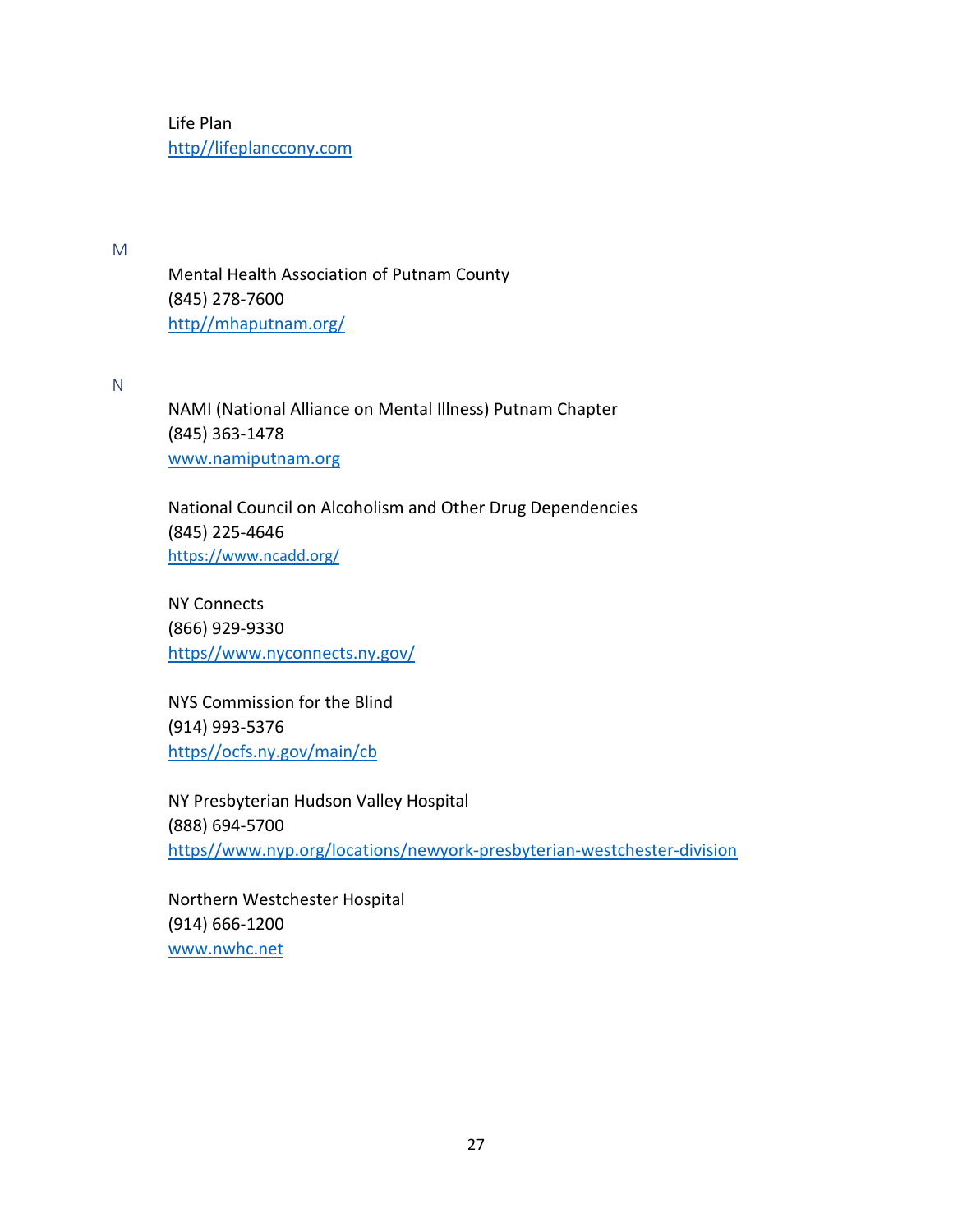O

Office for People with Developmental Disabilities (845) 279-2905 [https//opwdd.ny.gov](https://opwdd.ny.gov/)

Open Door Family Center (845) 279-6999 [https//www.opendoormedical.org/](https://www.opendoormedical.org/)

P

Pace University (866) 722-3338 [www.pace.edu/counseling/student-accessibility-services](http://www.pace.edu/counseling/student-accessibility-services)

Parent to Parent of NYS 1-800-305-8817 [www.Parenttoparentnys.org](http://www.parenttoparentnys.org/)

PAS Auto School (914) 332-7700 [http//www.pasautoschool.com/](http://www.pasautoschool.com/)

PFLAG (914) 468-4636 [https//pflag.org/](https://pflag.org/)

Planned Parenthood of the Hudson Valley (914) 220-1055 [www.pphp.org](http://www.pphp.org/)

Putnam and Westchester Women's Resource Center (845) 628-9284 [www.pnwwrc.org](http://www.pnwwrc.org/)

PNW BOCES – Adult Classes (914) 245-2700 [http//pnwboces.org](http://pnwboces.org/)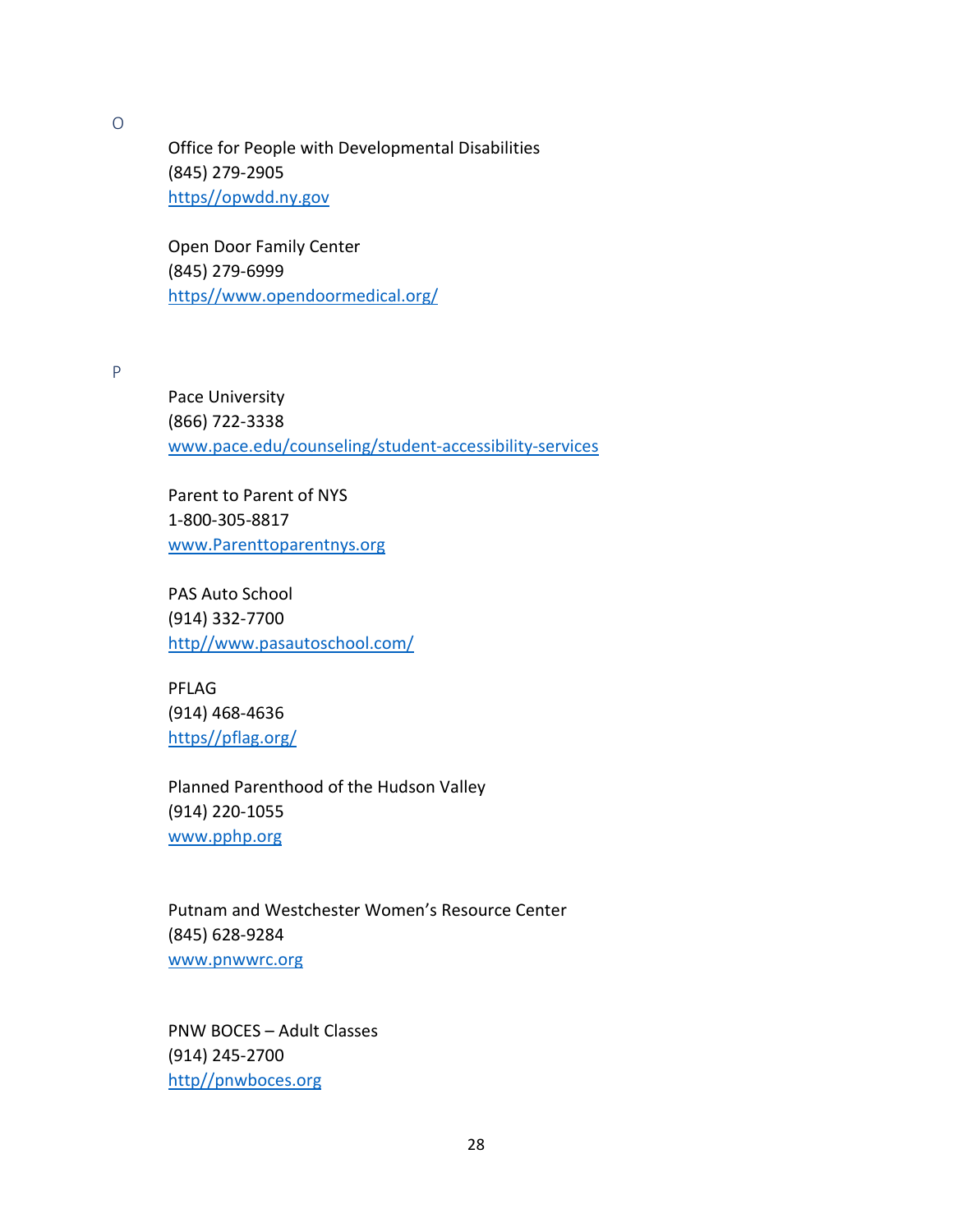Putnam Area Rapid Transit PART Paratransit Putnam County Transportation Carmel, NY 10512 (845) 878-7433 www.putnamcountyny.com/planningdept/putnamtransitschedules

Putnam Community Action Program (845) 278-8021 [www.putnamcap.org](http://www.putnamcap.org/)

Putnam County Bar Association (845) 490-9104 www.putnamcountybar.org

Putnam County Careers (845) 808-1651 [www.putnamcountyny.com/careers](http://www.putnamcountyny.com/careers)

Putnam County Coordinated Children's Services Initiative (845) 808-1600 [https//www.putnamcountyny.com/youth/c-c-s-i-coordinated-childrens-service/](https://www.putnamcountyny.com/youth/c-c-s-i-coordinated-childrens-service/)

Putnam County Dept. Of Social Services – Pass Plan (Plan to Achieve Self Support) (845) 808-1500

Putnam County Department of Health (845) 808-1390 [www.putnamcountyny.com/health/contact-us/](http://www.putnamcountyny.com/health/contact-us/)

Putnam County Family Court (845) 208-7800 www.nycourts.gov/courts/9jd/putnam/putnamfamily.shtml

Putnam County Housing Corporation (845) 225-8493 [www.putnamhousing.com](http://www.putnamhousing.com/)

Putnam County Department of Mental Health (845) 808-1600 [https//www.putnamcountyny.com](https://www.putnamcountyny.com/)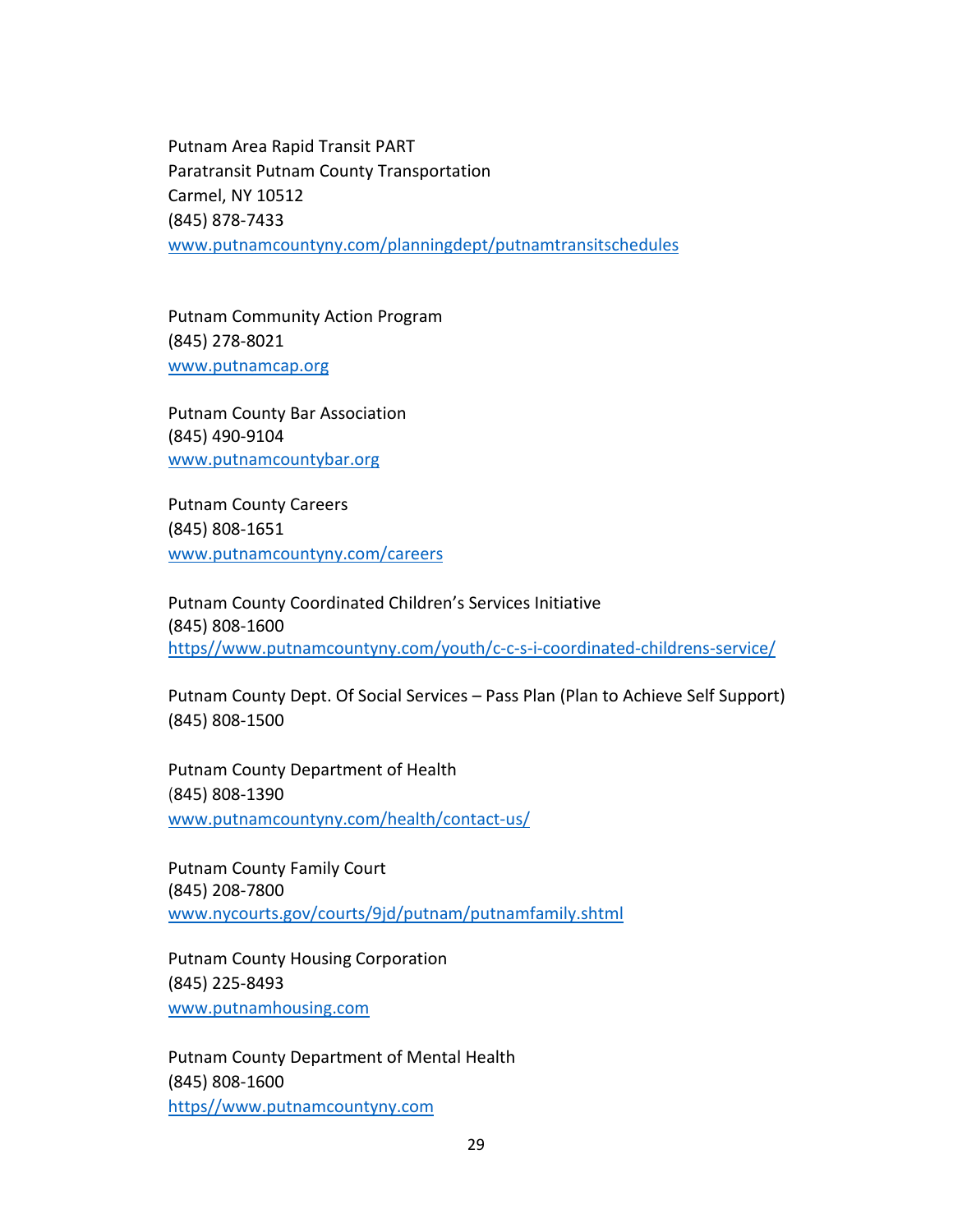Putnam County Department of Social Services (845) 808-1500 (845) 808-1651 [https//www.putnamcountyny.com/social-services/](https://www.putnamcountyny.com/social-services/)

Putnam County Housing Corporation (845) 225-8493 [www.putnamcountyny.com](http://www.putnamcountyny.com/)

Putnam County Office for People with Disabilities (845) 808-1651 [www.putnamcountyny.com/office-for-people-with-disabilities](http://www.putnamcountyny.com/office-for-people-with-disabilities)

Putnam County Probation Department (845) 808 –1111 www.putnamcountyny.com/probation

Putnam County Visitor's Bureau (845) 808-1015 [http//www.visitputnam.org/](http://www.visitputnam.org/)

Putnam County Workforce Partnership (845) 808-1651 [www.putnamcountyny.com/putnamworkforce/](http://www.putnamcountyny.com/putnamworkforce/)

Putnam County Youth Bureau (845) 808-1600 [https//www.putnamcountyny.com/youth/](https://www.putnamcountyny.com/youth/)

Putnam Hospital Center (845) 279-5711 [www.health-quest.org](http://www.health-quest.org/)

Putnam Independent Living Services (845) 228-7457 [www.putnamils.org](http://www.putnamils.org/)

Putnam Recreation Program and Habilitation (845) 621-5594 [https//www.prphny.org/](https://www.prphny.org/)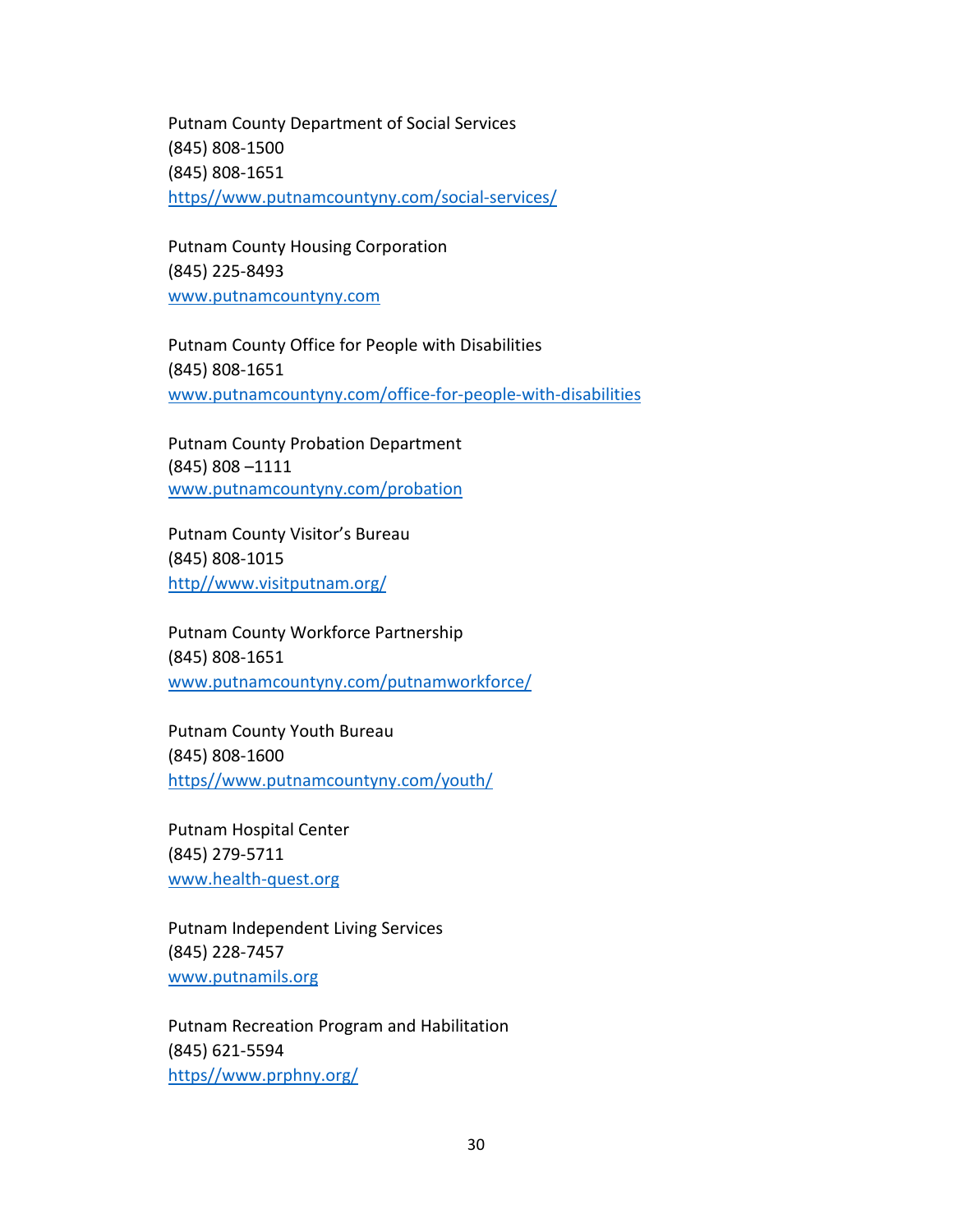Putnam Valley YMCA – Camp Combe (845) 526-0808 [http//campcombe.ymca-cnw.org/](http://campcombe.ymca-cnw.org/)

Putnam/Northern Westchester Women's Resource Center (845) 628-9284 www.pnwwrc.org

R

RSE-TASC, PNW BOCES (914) 248-2289 [http//rsetasc.pnwboces.org](http://rsetasc.pnwboces.org/)

S

Search for Change (845) 279-7703 (914) 428-5600 [www.searchforchange.org](http://www.searchforchange.org/)

Student Advocacy (914) 347-3313 [www.studentadvocacy.org](http://www.studentadvocacy.org/)

SUNY Purchase (914) 251-6000 [www.purchase.edu/offices/disability-resources](http://www.purchase.edu/offices/disability-resources)

T

Taconic DDRO – Front Door 845-279-2905 [https//opwdd.ny.gov/](https://opwdd.ny.gov/)

Text 4 Teens - Text anonymously to 845-661-9749

**ThinkCollege** [www.thinkcollege.net](http://www.thinkcollege.net/)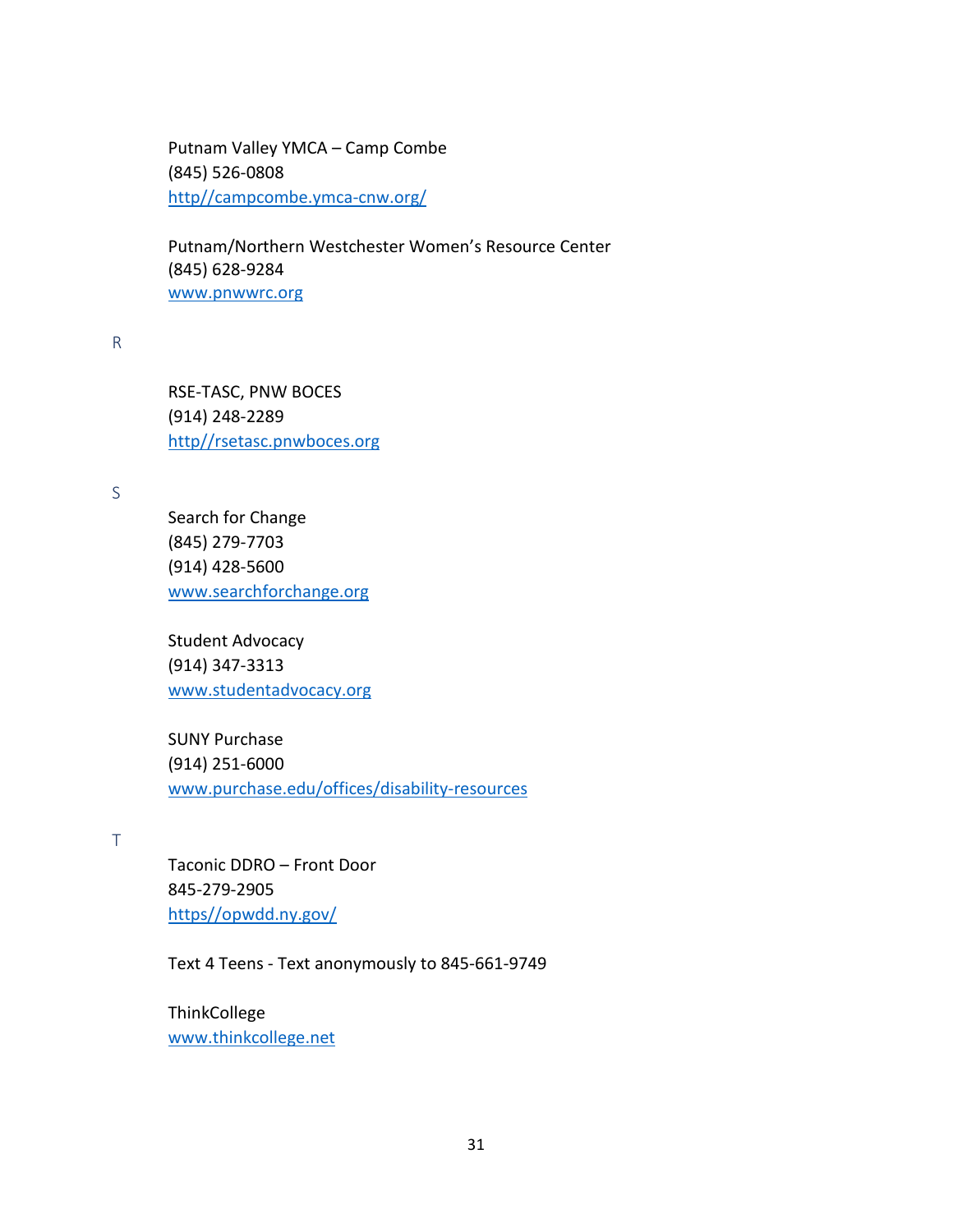Town of Carmel – Recreation and Parks Dept. (845) 628-1500 [https//www.ci.carmel.ny.us/recreation-and-parks](https://www.ci.carmel.ny.us/recreation-and-parks)

Town of Kent – Recreation and Parks Dept. (845) 225-3943 [http//www.townofkentny.gov/recreation](http://www.townofkentny.gov/recreation)

Town of Patterson – Patterson Recreation Center (845) 878-7200 [https//pattersonny.myrec.com/info/default.aspx](https://pattersonny.myrec.com/info/default.aspx)

Town of Philipstown – Philipstown Community Center (845) 424-4618 [https//philipstownny.myrec.com/info/default.aspx](https://philipstownny.myrec.com/info/default.aspx)

Town of Putnam Valley - Parks and Recreation Department 845-526-3292 [http//www.pvpr.com/](http://www.pvpr.com/)

Town of Southeast (845) 279-4313 [http//www.townofsoutheast-ny.com/](http://www.townofsoutheast-ny.com/)

Tri-County Care [www.tricountycare.org](https://www.tricountycare.org/)

 $\cup$ 

United Cerebral Palsy of NY State – Hudson Valley Region (845) 878-9078 [www.hvcpa.org](http://www.hvcpa.org/)

W

Westchester Community College (914) 606-6600 [www.sunywcc.edu/student-services/disability-services](http://www.sunywcc.edu/student-services/disability-services)